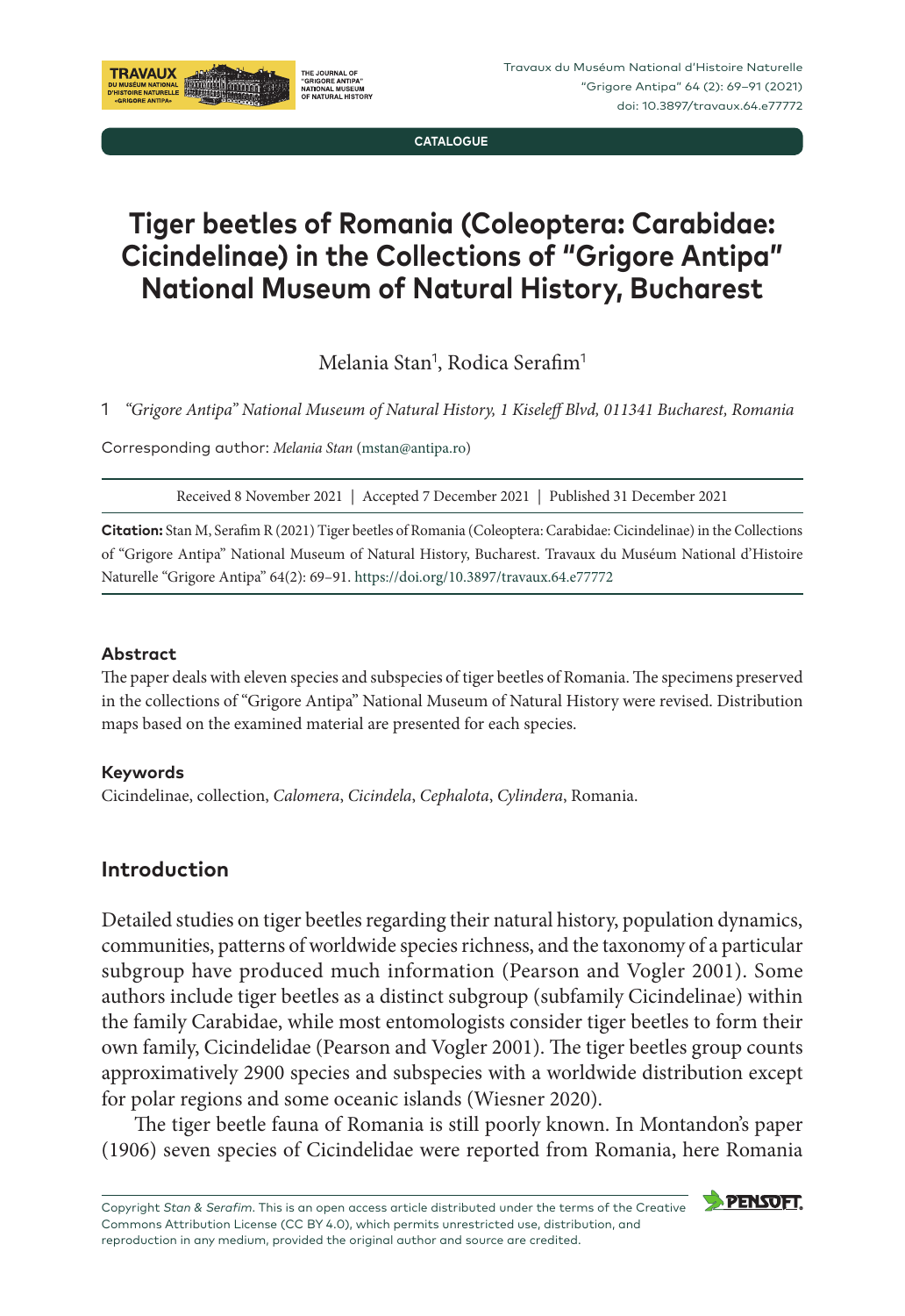being represented only by the provinces: Moldavia, Dobroudja and Wallahia. In the Catalogue of Transylvanian beetles nine tiger beetle were reported (Petri 1912). A volume of Romanian tiger beetle fauna was published by Panin (1952) but some of his data were incorrect or doubtful (Jaskuła 2007). In 1994, Burnaz reported five tiger beetle species preserved in the Josef Mallász collection (Museum of Dacian and Roman Civilisation, Deva). Nitzu (2007) published a checklist of tiger beetles including 17 species and subspecies for Romania. Cassola and Jaskuła (2004) revised the Romanian tiger beetles and concluded that 11 or 12 species occur in the country. Moreover, Jaskuła (2007) gave an updated list of tiger beetle species of Romania concluding that *Cephalota circumdata* and *Cicindela sylvatica sylvatica* were not recorded for Romanian fauna, *Cicindela monticola rumelica* needs confirmation to occur in Romania, and *Cicindela hybrida hybrida* and *Cicindela soluta soluta* are present in Romanian fauna. Jaskuła et al. (2016) have demonstrated that Pleistocene glaciations and associated sea level changes in the Mediterranean/Pontic region had a profound effect on the genetic diversity and distribution of *Calomera littoralis*, generating some level of cryptic diversity.

The aim of this paper is to summarize data of the distribution of tiger beetle species in Romania based on the "Grigore Antipa" Museum collections.

#### **Material and Methods**

The tiger beetles of Romania are preserved in three collections: the Collection of Romanian Coleopterans (CRC), the Collection of Palaearctic Coleopterans (CPC) and the Collection of Cicindelinae (CC), recently formed. All the specimens belonging to the Collections of Romanian and Palearctic Coleopterans were revised by the authors. The material was former identified by Jules Bourgeois, Arnold Lucien Montandon, Eduard Fleck, Friedrich Deubel, Nicolae Săvulescu, Atena Roșca, Ștefan Negru and Vasile Vicol.

The new collection gathers old specimens previously not included in the Romanian or Palearctic collections, collected by Arnold Lucien Montandon (a French citizen, that worked at the Museum during 1896–1907 and was interested in Heteroptera, Coleoptera and Orthoptera), Friedrich Deubel (an amateur entomologist from Brașov that collected beetles in mountainous areas of Romania and a part of his collection was bought by the Museum in 1923), Eduard Fleck (who collected insects in Bucegi Mts and Dobrogea; his entomological collection was preserved in the Museum since the beginning of the 20<sup>th</sup> century), Emil Várady, Richard Canisius (an entomologist and painter that worked at the Museum during 1907–1934), Nicolae Săvulescu (a physician, passionate about insects; he was an external collaborator of the Romanian Fauna group of Romanian Academy and a collaborator of the Museum). In addition, the new collection includes specimens collected by the specialists of the "Grigore Antipa" Museum and their collaborators during various research projects in Romanian (the Danube Delta Biosphere Reserve, southern Dobrogea, Romanian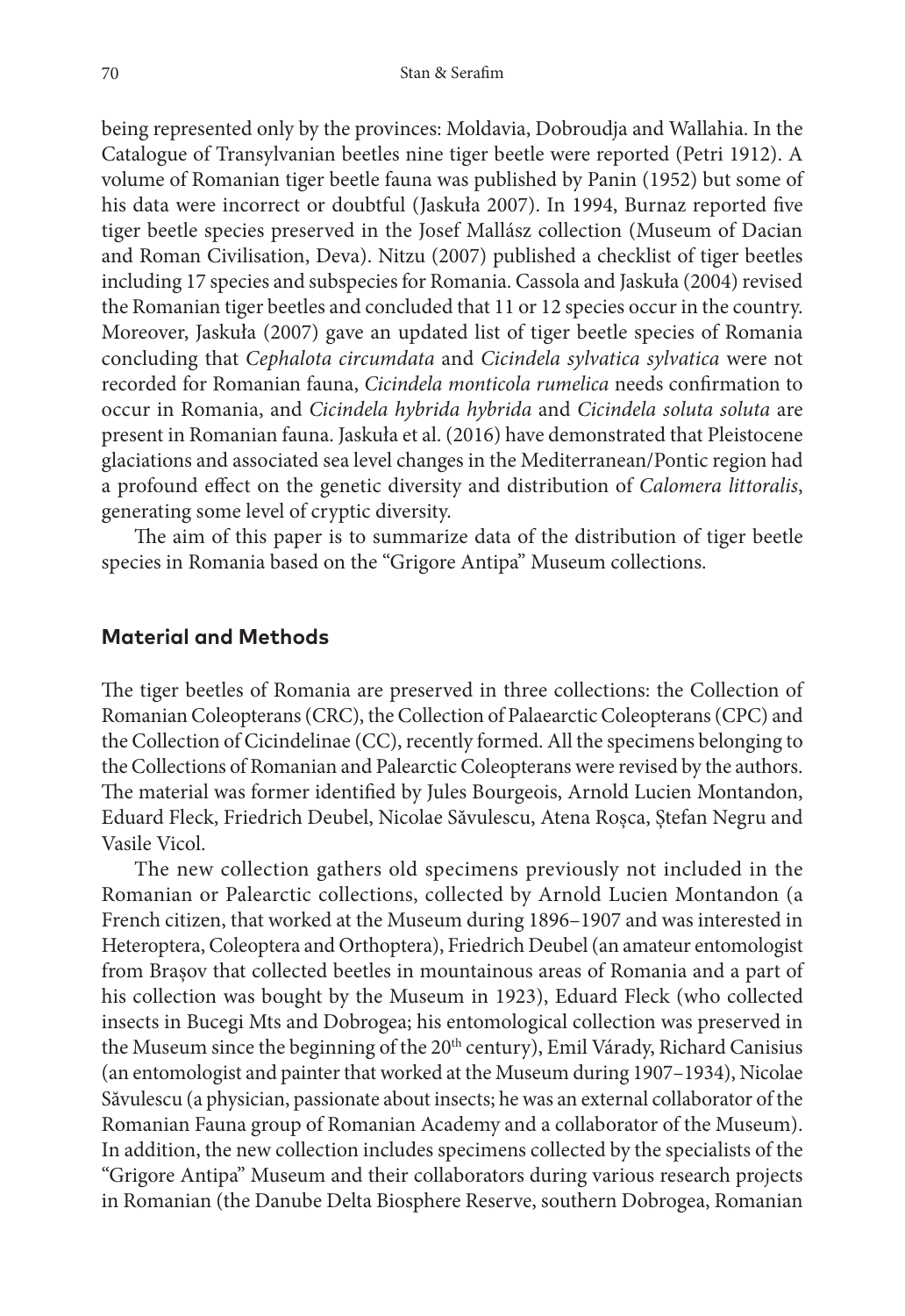littoral of the Black Sea, the Great Romanian Field, Bucharest and surroundings, Maramureș region, Piatra Craiului National Park, Putna-Vrancea Natural Park, site of community importance – Frumoasa - ROSCI0085). Furthermore a part of material was donated by Igor Ceianu, Mihai Șerban Procheș, Viorel Ungureanu, Vladimir Brădescu, Levente Székely, Daniel Kurzeluk and Victor Gheorghiu. The specimens were identified by Eduard Fleck, Arnold Lucien Montandon, Sergiu Panin, Mircea Alexandru Ieniștea (a renowned entomologist and professor, and a collaborator of the Museum), Charles Kerremans (a Belgian entomologist specialised in Coleoptera, especially Buprestidae and Cicindelinae), Ștefan Negru (a coleopterologist, worked at the Museum during 1963–1970), Atena Roșca (a coleopterologist, worked at the Museum during 1954–1976), Vladimir Brădescu, Igor Ceianu (a forestry engineer, passionate about insects, a collaborator of the Museum), Viorel Ungureanu, Rodica Serafim, Melania Stan and were revised by the authors.

A small part of the Museum's collections was capitalized by publishing the results of faunistic research in various parts of the country: Fleck (1904), Montandon (1906), Negru (1957), Săvulescu and Popescu-Gorj (1964), Negru and Roșca (1967), Roșca (1976), Serafim and Maican (2004), Stan et al (2016).

Specimens were identified according to Csiki (1946), Panin (1952), Székessy (1958), Hůrka (1996), Gebert (2006), Matalin (2014), Lompe (2020). Nomenclature follows the Catalogue of Palearctic Coleoptera (Lóbl and Smetana 2003).

For each species geographical distribution and habitat types based on literature data are presented. Examined material includes the localities, the number of the specimens and the sex (for most of them), the collecting date, the name of the collector and county. For each locality the collecting data are presented in chronological order. Distribution maps (Figs 1–11) were created using Google Earth Pro (for localization)and QGIS Desktop 2.18.25 with GRASS 7.4.2. for final map drawing. Maps contain public information as of the Licence for Open Governance v1.0, i.e. limits of administrative units (Crăciunescu 2006-2021).

Abbreviations of the collectors names: A. C. = Alin Constantinescu; A. D. = Andreea Drăghici; A. L. M. = Arnold Lucien Montandon; A. M. = Amelie Marcus; A. P. = Aurel Papadopol; A. P. G. = Aurelian Popescu-Gorj; A. R. = Atena Roșca; A. S. = Alexandra Sofronie; A. U. = Aurel Udrescu; Ag. P. = Angela Petrescu; Al. I. = Alexandru Iftime; Au. S = Aurora Stănescu; C. A. = Costică Adam; C. C. = Cristina Constantinescu; C. Ca. = Cristina Calefariu; Cr. H. = Cristina Hoinic; C. P. = Corneliu Pârvu; C. T. = Constantin Tărăbuță; D. D. = Dan Dumitrescu; D. G. = D. Gîrlean; D. K. = Daniel Kurzeluk; D. M. = Dan Manoleli; D. Mu. = Dumitru Murariu; D. P. = D. Pîrvescu; D. R. = Dorel Ruști; D. S.= Dragoș Scăunașu; Ed. F. = Eduard Fleck; E. I. = Elena Iorgu; E. V. = Emil Váradi; F. D. = Friedrich Deubel; G. A. = Gabriela Andrei; G. C. = Gabriel Chișamera; G. P.= George Popovici; I. C. = Ioan Căpușă; I. D. = Ion Drăghia; I. M. = Ioana Matache; I. S. = Ioan Stănoiu; Ig. C. = Igor Ceianu; Ig. S. = Igor Sienkiewicz; I. Șt. I = Ionuț Ștefan Iorgu; L. M. = Liviu Moscaliuc; L. S = Levente Székely; M. N. = Marinela Năzăreanu; M. B. = Mihai Băcescu; M. S. = Melania Stan; M. Ș. P. = Mihai Șerban Procheș; Ma. T. = Marilena Taloi; M. T. = Matei Tălpeanu;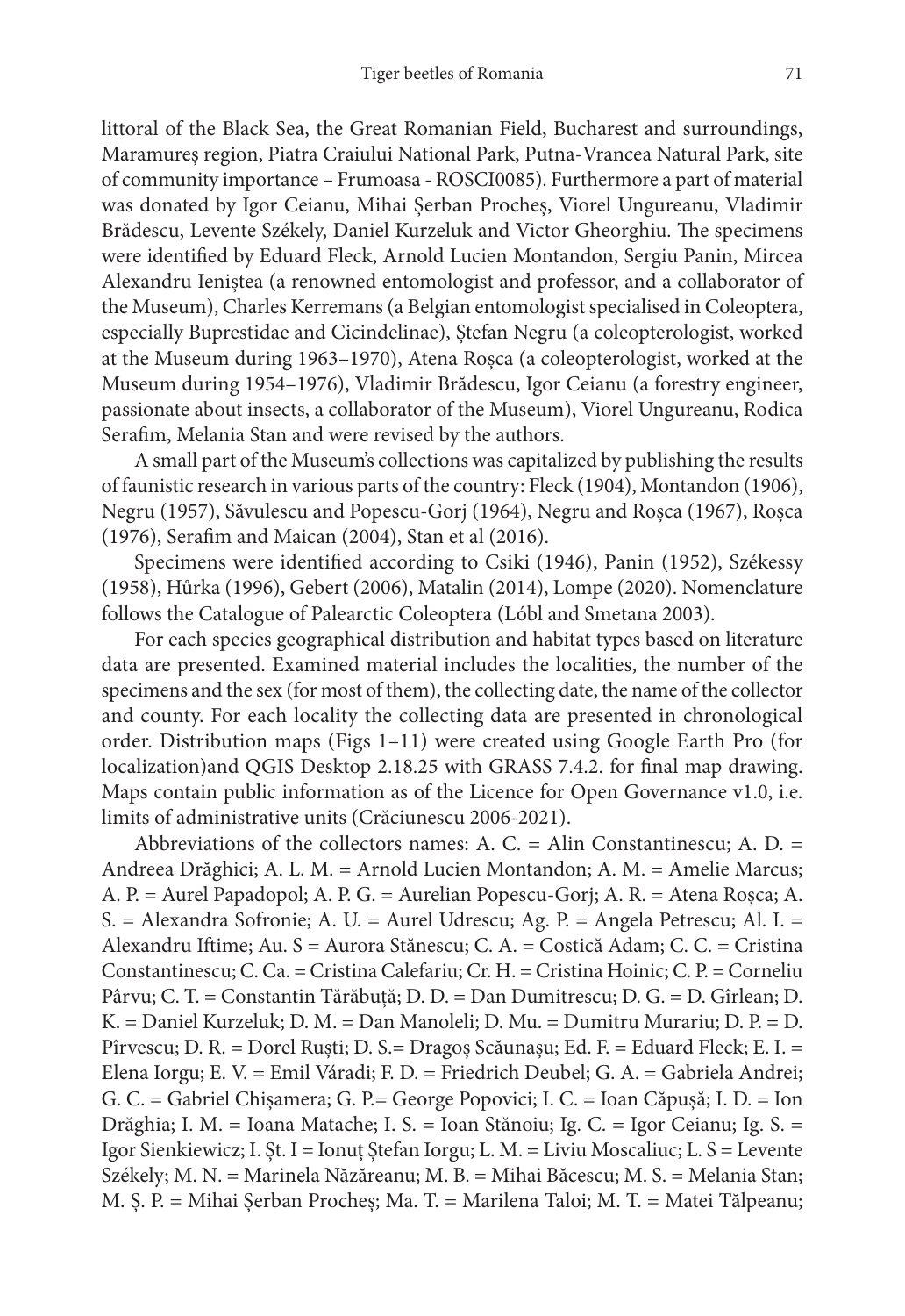M. W. = Medeea Weinberg; Mi. S. = Mihai Stănescu; N. G. = Nicolae Găldean; N. S. = Nicolae Săvulescu; R. C. = Richard Canisius; R. S. = Rodica Serafim; Șt. N. = Ștefan Negru; V. B. = Vladimir Brădescu; V. G. = Victor Gheorghiu; V. I.-R. = Victoria Iuga-Raica; V. V. = Vasile Vicol; V. U. = Viorel Ungureanu; X. P. = Xenia Palade; X. S. = Xenia Scobiola; Z. I. = Zoltán Iszák.

Abbreviations of the county names in Romania: AB – Alba; AG – Argeş; AR – Arad; B – Bucureşti; BC – Bacău; BN – Bistrița Năsăud; BH – Bihor; BR – Brăila; BV – Braşov; BT = Botoșani; BZ – Buzău; CJ – Cluj; CL – Călărași; CS – Caraş Severin; CT – Constanţa; CV – Covasna; DB – Dâmboviţa; DJ – Dolj; GJ – Gorj; GL – Galați; GR – Giurgiu; HD – Hunedoara; HR – Harghita; IF – Ilfov; IL – Ialomiţa; MH – Mehedinți; MM – Maramureș; MS – Mureș; NT – Neamț; OT – Olt; PH – Prahova; SB – Sibiu; SJ – Sălaj; SM – Satu Mare; SV – Suceava; TL – Tulcea; TR – Teleorman; VS – Vaslui; VL – Vâlcea; VN – Vrancea.

Other abbreviations: a.s.l. – above sea level; MGAB – "Grigore Antipa" National Museum of Natural History; Mt/Mts – Mountain/s; spec./specs – specimen/s

## **Results**

The present paper includes data on 11 species and subspecies of tiger beetles, belonging to four genera: *Calomera* (1 species), *Cephalota* (2 species), *Cicindela* (4 species) and *Cylindera* (4 species). For each species the distribution map based on examined material is given.

#### *Calomera littoralis nemoralis* **(Olivier, 1790)**

**Examined material:** Sărat Lake: 1♀, coll. A. L. M.; 1♀, 27.05.1955, N. S.; 1♂, 28.05.1955, N. S.; 5♂, 7♀, 29.05.1955, N. S. (BR); 1♀, Balta Albă, 18.05.1967, A. P. (BZ); 1♀, Budești, 24.06.1947, X. P. (CL); Agigea: 2♂, 10.08.1956, A. R.; 2♀, 7–8.08.1962, I. D.; 6♂, Comarova forest, 15.08.1962, I. D.; 3♂, 10♀, Mamaia, 12.07.1950, N. S.; Mangalia: 1♀, coll. A. L. M.; 1♀, 27.08.1963, N. S.; 1♀, Tașaul Lake, 29.04.1959, legit unknown; 1♂, Techirghiol, coll. A. L. M. (CT); 1♀, Desa, 4.08.1982, C. P.; 1♂, Poiana Mare, 5.08.1982, C. P. (DJ); 3♀, Ciovârnășani, 14.07.1961, N. S.; [Drobeta] Turnu Severin: 1♂, 1♀, 5.08.1963, N. S.; 2♂, 2.08.1964, X. S. (MH); C. A. Rosetti: 1♀, 6.09.1965, X. S.; 3♂, 6♀, 11.07.1969, N. S; Caraorman: 2♀, 7.07.1963, Șt. N.; 1♀, 7.05.1967, M. W.; 1♂, 6♀, 9–10.05.1967, X. S.; 5♀, 13.05.1967, X. S. and I. D.; 1♀, 20.09.1967, Șt. N.; 1♂, 6.05.1967, M. W.; 1♀, 17.06.1967, I. D.; 12♂, 2♀, 14.07.1967, N. S.; 10♂, 6♀, 11.08.1967, X. S. and I. D. and Șt. N.; 3♂, 4♀, 14.08.1967, I. D.; 2♀, 16.08.1967, I. D.; 7♀, 5.05.1968, A. P. G.; 2♂, 3♀, 11–12.05.1968, Șt. N.; 1♀, 13.05.1968, X. S.; 1♂, 31.05.1968, I. D.; 1♀, 2.06.1968, I. D.; 1♂, 5.07.1968, A. P. G.; 1♂, 1♀, 6.07.1968, M. W.; 1♂, 7.07.1968, Șt. N.; 4♀, 3.10.1968, A. P. G and X. S.; 2♂, 28.08.1969, Șt. N.; 1♀, 29.08.1969, M. W.; 2♂, Cardon, 18.07.1962, A. P.-G.; 2♀, Cocoș Monastery, 16.07.1973, A. C.; 1♀, Crișan, 2.09.1969, Șt. N.; Letea forest: 2♂, 11.07.1962, I. D.; 1♂,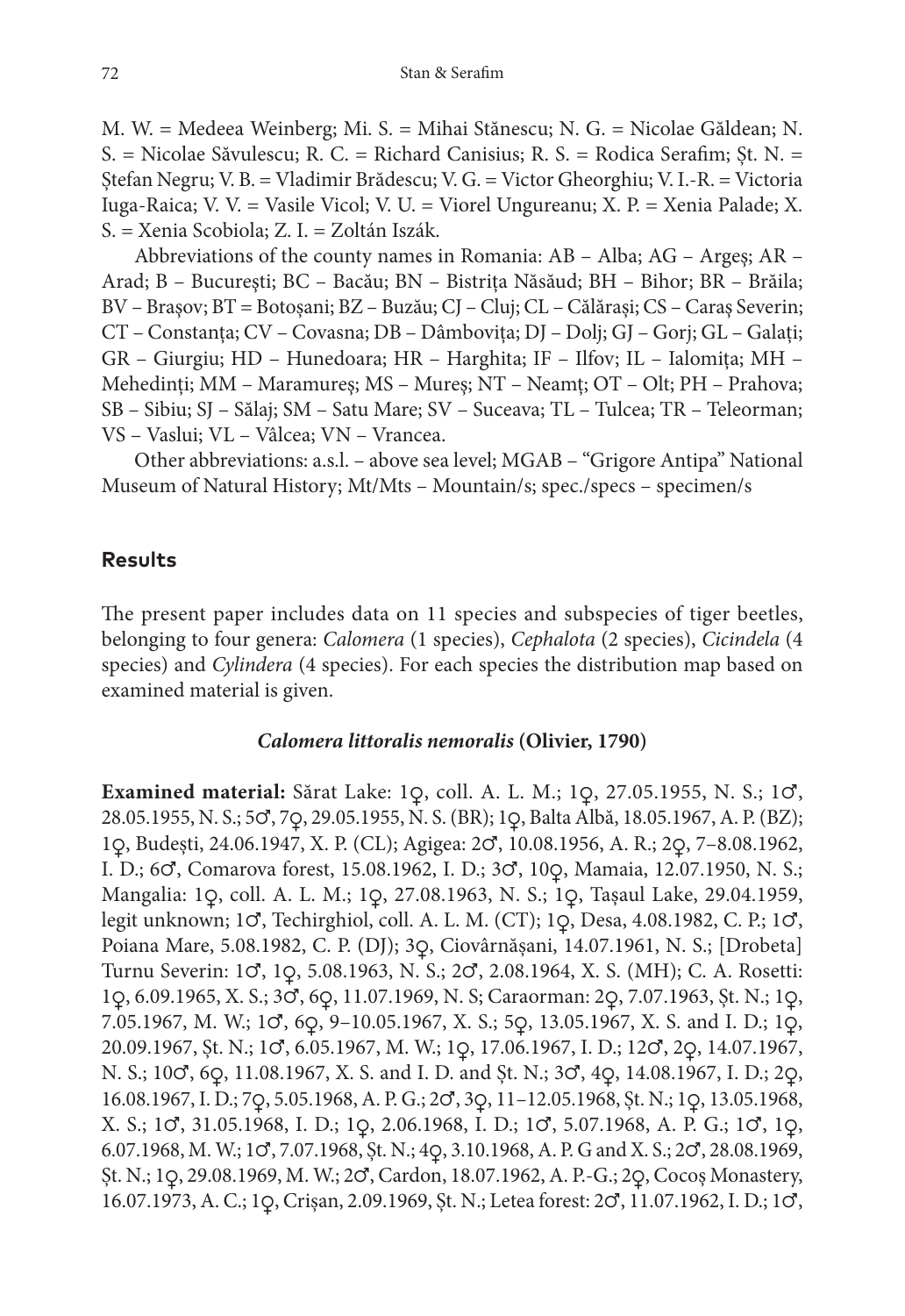

**Figure 1.** Distribution of *Calomera littoralis nemoralis* in Romania based on examined material.

13.07.1962, A. P. G.; 1♂, 30.06.1963, I. D.; 5♂, 4♀, 14.06.1970, N. S.; 1♀, 18.08.1981, A. P. G.; 1♀, 22.08.1981, A. P. G.; 1♂, Litcov Channel, on the bank, 1.09.1969, Șt. N.; Periprava: 1♀, 13.07.1962, A. P. G.; 1♂, 1.07.1965, A. P. G.; 1♂, 3.09.1965, X. S.; 1♀, 4.09.1965, X. S.; 1♀, 15.07.1966, X. S.; 3♀, 16.07.1966, Șt. N.; 2♀, 13.10.1966, X. S.; 31♂, 26♀, 11.06.1967, N. S.; 41♂, 54♀, 17.07.1967, N. S.; 2♂, Sarinasuf, 24.06.1963, X. S.; Sfântu Gheorghe: 7♂, 7♀, 17.06.1958, N. S.; 1♂, 8.07.1972, M. W.; 4♂, 3♀, 25.05.1971, A. P. G.; 2 ♂, 26.05.1971, A. P. G.; 1♀, 30.06.1971, M. W.; 1♂, 3.07.1971, A. P. G.; 2♂, 5.07.1971, A. P. G.; 1♀, 10.07.1971, A. P. G.; 4♂, 7♀, 13–14.07.1971, X. S. and A. P. G.; 1♂, 10.08.1971, A. P. G.; 1♂, 14.07.1972, A. P. G.; 1♂, 19.09.1981, M. W.; Sulina: 3♂, 2♀, coll. A. L. M.; 1♂, 13.07.1966, A. P. G.; 2♂, 3♀, 7.07.1968, A. P. G. and Șt. N.; 2♂, 2♀, 8.07.1968, M. W.; 2♀, 9.07.1968, Șt. N.; 5♂, 5♀, 10.07.1971, A. P. G. (TL) (CRC); 1♂, Mangalia, 9.06.1903, coll. Ed. F. (CT); 1♀, Periprava, 20.07.1960, Ig. S.; Sfântu Gheorghe: 1♂, 3.07.1971, A. P. G; 1♂, 5.07.1971, A. P. G.; Caraorman Levee: 1♀, 16.07.1967, I. D.; 1♀, 11.08.1967, I. D.; 3♂, 1♀ Sulina, 9.07.1968, Șt. N. (CPC); 1 spec., Rănușa, Moneasa, 31.05.1964, V. B. (AR); 1 spec., Ulmu Pond, 28.05.1950 (BR); Agigea: 3 specs, 21.08.1954, I. C.; 1 spec., 08.1956; 10 specs, Comorova forest, 15.08.1962, I. D.; 3 specs, Constanța, 12.07.1940; 1 spec., Istria, 15.08.2010, L. S.; Mamaia: 1 spec., 25.07.1950, I. C.; 1 spec., 14.08.1954, I. C.; 4 specs, 14.08.1984, Ig. C.; 1 spec., Mangalia, 9.06.1903, Ed. F.; 2 specs, Olimp Resort, 16.07.1987, M. Ș. P. (CT); 1 spec., Nedeia Pond, 10.06.1962, A. P. G. (DJ), 1 spec., Halânga, 2.08.1964; 3 specs, Vrata forest, Gârla Mare, 25.05.1963 (MH); 4 specs, Potelu Pond, 16.05.1959 (OT); 1 spec., C. A. Rosetti, 10.06.1981, C. P.; Caraorman Levee: 1 spec., 8.05.1967, M. W.; 2 specs 9.05.1967, X. P.; 2 specs, 11.05.1967, M. W.; 1 spec., 13.05.1967, I. D.; 1 spec. 17.05.1967, I. D.; 1 spec., 23.05.1967, Șt. N.; 1 spec., 11.08.1967, I. D.; 3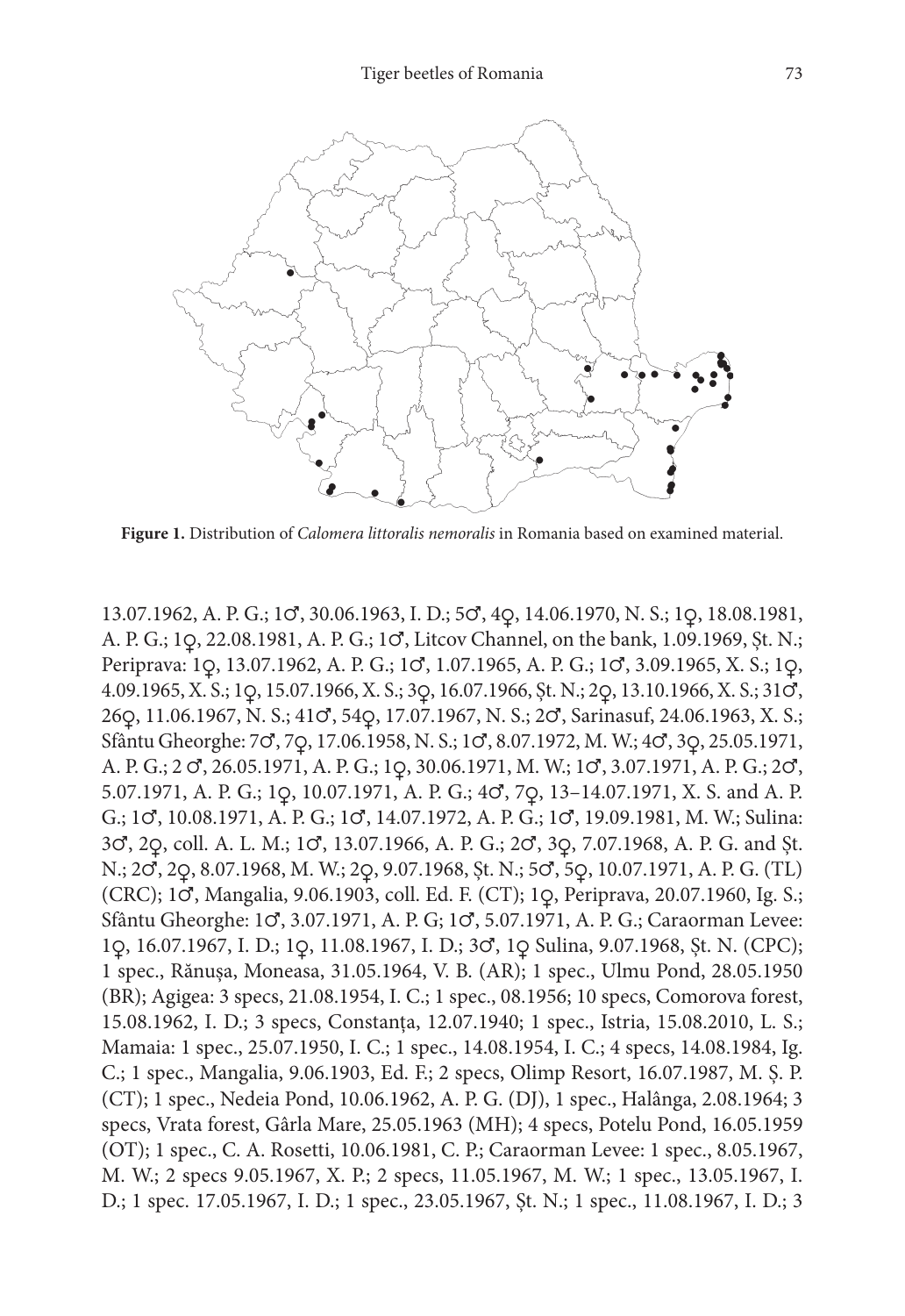specs, 14.08.1967, I. D.; 12 specs, 11.08.1967, X. S. P.; 2 spec, 9.05.1968, A. P. G.; 3 specs, 11–12.05.1968, Șt. N.; 1 spec., 2.07.1968, Șt. N.; 3 specs, 6.07.1968, M. W.; 3 specs, 3.10.1968, X. S.; 2 specs, 16.07.1969, X. S.; 6 specs, 7.08.1984, V. G.; 3 specs, 9.081984, C. P.; 1 spec., 23.05.1996, D. R.; Crișan: 3 specs, 17.08.1967, X. S.; 1 spec., 26.08.1969, Șt. N; 3 specs, 29.08.–3.09.1969, Șt. N.; 1 spec., Greci, 6.06.1973, M. W.; Letea Levee: 2 specs, 28.07.1970, N. S.; 6 specs, Cardon (Letea), 18.07.1962, A. P. G.; 1 spec., 6.07.1982, L. S.; 1 spec., 3.04.2009, I. Ș. I.; 1 spec., 20.05.2015, G. C.; 1 spec., 29.04.2019, I. Ș. I.; 1 spec., 1.05.2019, E. I.; 9 specs, Maliuc, Mila 26, 7.08.1991, R. S.; 1 spec., Nebunu Lake, 7.07.2015, E. I.; Periprava: 1 spec., 26.07.1957, Ig. S.; 1 spec., 24.07.1958, Ig. S.; 2 specs, 11.07.1960, A. P. G.; 2 specs, 11.07.1962, A. P. G., 3 specs, 13.07.1962, A. P. G.; 1 spec., 2.10.1963, X. S.; 1 spec., 13.07.1964, Șt. N.; 7 spec., 15.07.1964, X. S.; 2 specs, 16–17.07.1964, Șt. N.; 1 spec., 16.04.1966, Șt. N.; 5 specs, 16.04.1966, I. D.; 1 spec.,18.07.1966, Șt. N.; 1 spec., 14.09.1966, X. S.; 6 spec, 29.07.1967, N. S.; 1 spec., 1.04.1974, V. B.; 5 specs, 20–21.08.2007, L. S.; Sacalin Island: 1 spec., 12.07.1987, D. R.; 2 specs, 15.05.1992, Ag. P.; 1 spec., 20.06.2009, G. C.; 4 specs, Sarinasuf, 24.06.1963, X. S.; Sulina: 3 specs, 20–23.07.1964, Șt. N.; 2 specs, 9.07.1967, Șt. N.; 3 specs 7.07.1968, A. P. G. and Șt. N.; 1 spec., 8.07.1968, M. W.; 1 spec., 10.07.1971, A. P. G.; 1 spec., 14.061974, N. S.; Sfântu Gheorghe: 1 spec., 25.05.1971, V. B.; 2 specs, 25.05.1971, A. P. G.; 3 specs, 13.07.1971, A. P. G.; 13 exp 14.07.1971, X. S.; 4 specs 10.08.1971, X. S. and A. P. G.; 6 specs, 12.08.1971, X. S. and A. P. G.; 1 spec., 14.08.1971, X. S.; 2 specs, 7.09.1971, X. S.; 2 specs, 10–16.07.1972, M. W. and A. P. G.; 1 spec., 19.09.1981, M. W.; 1 spec., Tulcea, 23.06.1963, Ig. S. (TL) (CC)

**Remarks**: In the Romanian Coleoptera Collection specimens were identified as *Cicindela lunulata nemoralis* Olivier belonging to different forms: *discors* Dejean, 1822, *disapicalis* Beuthin, 1892, *fabricii* Beuthin, 1892 *koltzei* Beuthin, 1890, *lugens* Grandi 1906 and *rectangularis* Beuthin, 1892.

**Records:** Mangalia (Fleck 1904; Montandon 1906; Negru and Roșca 1967; Serafim and Maican 2004), Turda, Szamosfalva [Someșeni], Klausenburg [Cluj], Schassburg [Sighișoara], Salzburg [Ocna Sibiului] (Petri 1912), the regions of the country (1950–1952): Constanța, Galați, Putna, Buzău, București, Teleorman, Dolj, Arad, Cluj, Sibiu (Panin 1952), Comarova forest (Negru 1957; Nagy 1972; Serafim and Maican 2004), Constanța, Năvodari (Nagy 1972), Agigea, Mamaia (Serafim and Maican 2004), Dunavățu de Jos, Măcin, Sfântu Gheorghe, Sulina, Histria, 2 Mai – Vama Veche (Cassola and Jaskuła 2004), Ianca Lake, Plopu Lake, Samova Lake, Histria-saltmarshes near Sinoe lake (Jaskuła 2007).

**Distribution:** West, Central, South and South-East Europe up to the Caspian Sea in the east (Guéorguiev and Guéorguiev 1995).

**Habitat:** *Calomera littoralis nemoralis* lives in different habitats: salty marshes, sandy sea beaches, banks of rivers and lakes (Jaskuła et al. 2019).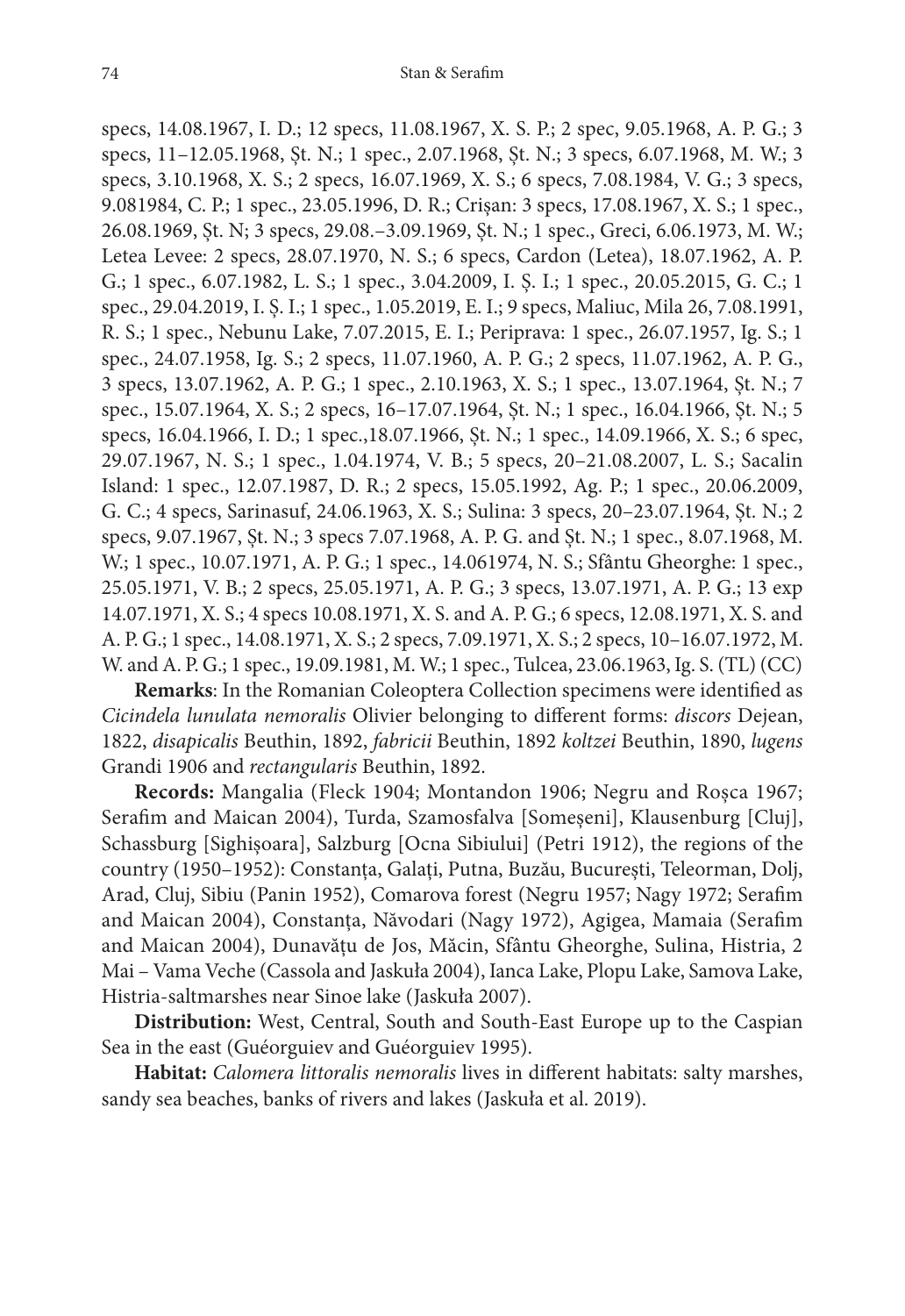#### *Cephalota* **(***Taenidia***)** *chiloleuca* **(Fischer von Waldheim, 1820)**

**Examined material***:* Sărat Lake: 7♂, 8♀, 6.07.1952, N. S.; 5♂, 12♀, 14.06.1961, N. S.; 3♂, 5♀, 15.06.1961, N. S.; 13♂, 20♀, 17.06.1961, N. S.; 2♂, 10♀, 17.06.1962, N. S.; 26♂, 38♀, 18.06.1962, N. S. (BR); 1♂, Cotu Ciorii, 18.08.1957 (BZ); 2♂, Nuntași, 28.061964, Șt. N. (CT); 8♂, 3♀, Praid, 14.07.1982, V. V. (HR); 1♂, 1♀, Salzburg [Ocna Sibiului] (SB); Letea forest: 2♂, 2♀ 22.07.1964, A. P. G.; 2♂, 3♀, 20.07.1966, A. P. G. and Șt. N.; 3♂, 2♀, Sarinasuf, 24.06.1963, X. S.; 1♀, Sfântu Gheorghe, 12.08.1971, A. P. G.; 1♂, Sulina, 8.07.1964, A. P. G. (TL) (CRC); Sărat Lake: 1♂, coll. A. L. M.; 1♂, 25.09.1963, X. P. (BR); 1♀, Chilia Veche, 27.06.1963, X. P. (TL) (CPC); 1♂, 3♀, Sărat Lake, coll. A. L. M.; 2♀, 25.06.1995, M. Ș. P. (BR); 2♂, 1♀,Vulcanii Noroioși, 15.08.2015, G. C. (BZ); Istria: 1♂, 1♀, Histria City, 19.07.1973; 6♂, 5♀, 30.07.1984, N. G. and D. M.; 1♀, Turda, 3.08.1982, N. S. (CJ); 1♀, Limanu, 28.06.1950; 3♀, Tuzla, coll. A. L. M. (CT); 1♂, Praid, 07.1982, V. V. (HR); 1♀, Ocna Sibiului 28.08.1955 (SB); 2♂, 2♀, Chilia Veche, 27.06.1963, X. P.; 1♂, 2♀, Enisala, 28.06.1991, N. G.; 1♀, Jurilovca, 2.08.1984, N. G.; Letea: 1♂, 5.07.1965, A. P. G.; 2 ♂, 20.07.1966, Șt. N. and X. S.; 1♂, Periprava, 22.07.1964, N. S.; 1♂, 1♀, Sarinasuf, 24.06.1963, X. S. (TL) (CC).

**Records**: Deva, Reussmarkt [Miercurea Sibiului], Salzburg [Ocna Sibiului], Baassen [Bazna], Turda, Szamosfalva [Someșeni], Eidisch [Ideciu], Zsabenitza [Jabenița], Mezőzáh [Zău de Câmpie] (Petri 1912), regions of the country (1950–1952): Hunedoara, Cluj, Mureș, Sibiu, Buzău, Galați, Constanța (Panin 1952), Limanu (Negru and Roșca 1967), Vulcanii Noroioși, Sărat Lake, Dunavățu de Jos, Histria-Sinoe Lake (Cassola and Jaskuła 2004), Histria-saltmarshes near Sinoae Lake, Plopu Lake (Jaskuła 2007), Salt-Gorge from Praid (Barti 2016–2017).



**Figure 2.** Distribution of *Cephalota chiloleuca* in Romania based on examined material.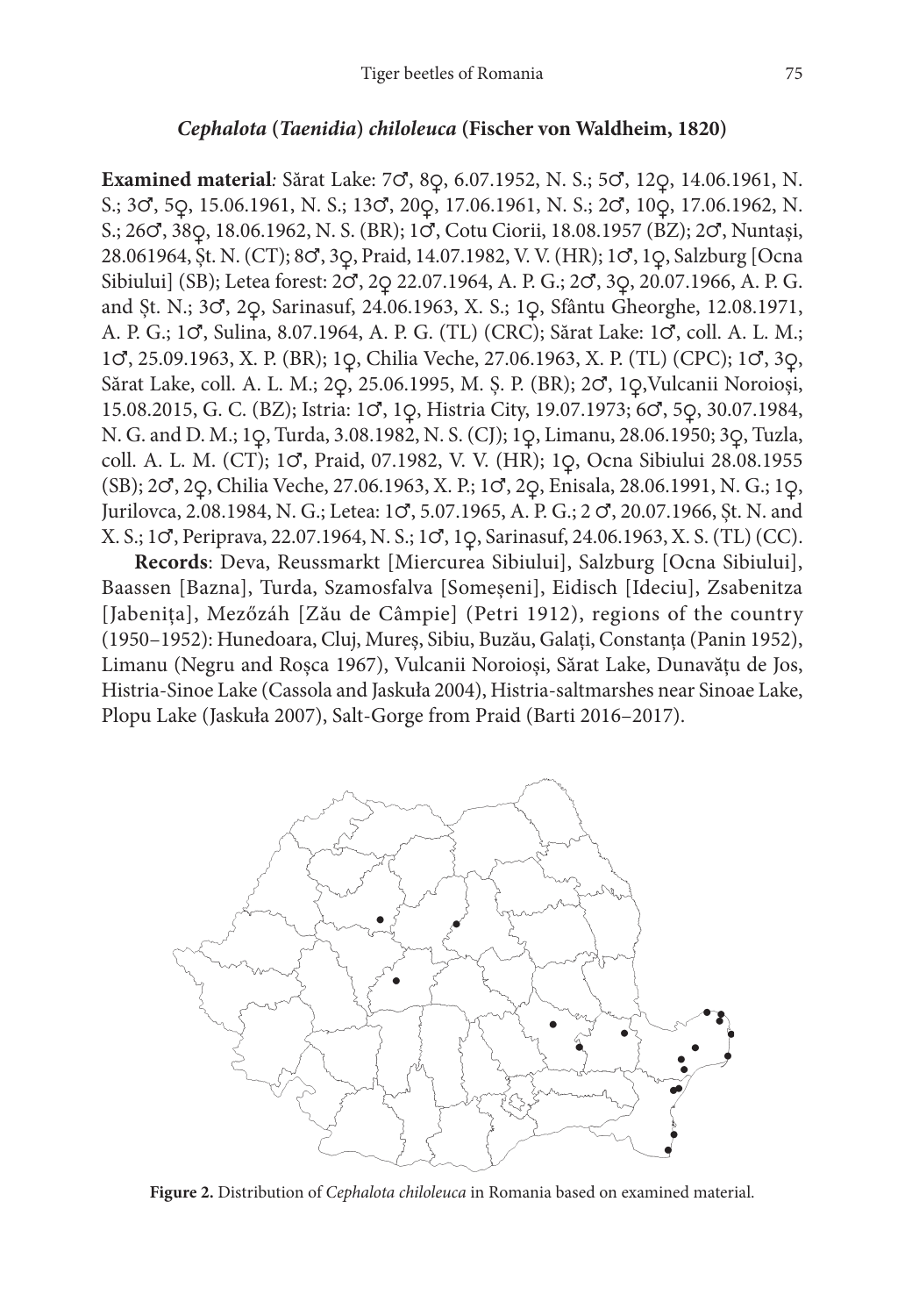**Distribution**: Hungary, Romania, South-East Europe, West Siberia, Central Asia to China (Guéorguiev and Guéorguiev 1995).

**Habitat**: *Cephalota chiloleuca* is common on saltmarshes (Jaskuła et al. 2019).

# *Cephalota* **(***Taenidia***)** *elegans stigmatophora* **(Fischer von Waldheim, 1825)**

**Examined material**: Sărat Lake: 1♂, 6.07.1952, N. S., 2♂, 12.06.1956, N. S.; 17♂, 18♀, 17.06.1962, N. S. (BR); Turda: 1♂, 4♀, 3.08 1982, V. V.; 1♂, 2♀, 4.08.1982, V. V. (CJ); 1♂, Praid, 14.07.1982, V. V. (HR); 1♂, Periprava, 2.07.1963, X. S. (TL) (CRC); 1♂, 1♀, Szamosfalva [Someșeni] (CJ) (CPC); 1♀, Sărat Lake, 12.06.1956, N. S. (BR); 1♂, 1♀, Vulcanii Noroioși, Pâclele Mari, 29.06.2002, V. U (BZ); 1♀, Turda, 3.08 1982, V. V. (CJ); 3♂, 1♀, Istria, 30.07.1984, D. M. and N. G. (CT) (CC).

**Records**: Turda, Szamosfalva [Someșeni] (Petri 1912), Cluj and Galați regions (1950–1952) (Panin 1952), Turda (Cassola and Jaskuła 2004).

**Distribution**: Ukraine, Romania, Balkan Peninsula, Crimea (Guéorguiev and Guéorguiev 1995).

**Habitat**: The subspecies is found in the plains, especially on the banks of rivers (Panin 1952).



**Figure 3.** Distribution of *Cephalota elegans stigmatophora* in Romania based on examined material.

# *Cicindela* **(***Cicindela***)** *campestris campestris* **Linnaeus, 1758**

**Examined material**: 2♂, 3 ♀, Dobra Valley (ROSCI0085 Frumoasa), mountain forest road, 3.06.2015, C. A. and G. C. (AB); Pitești: 1♂, 20.04.1954; 1♀, 24.07.1970, N. S.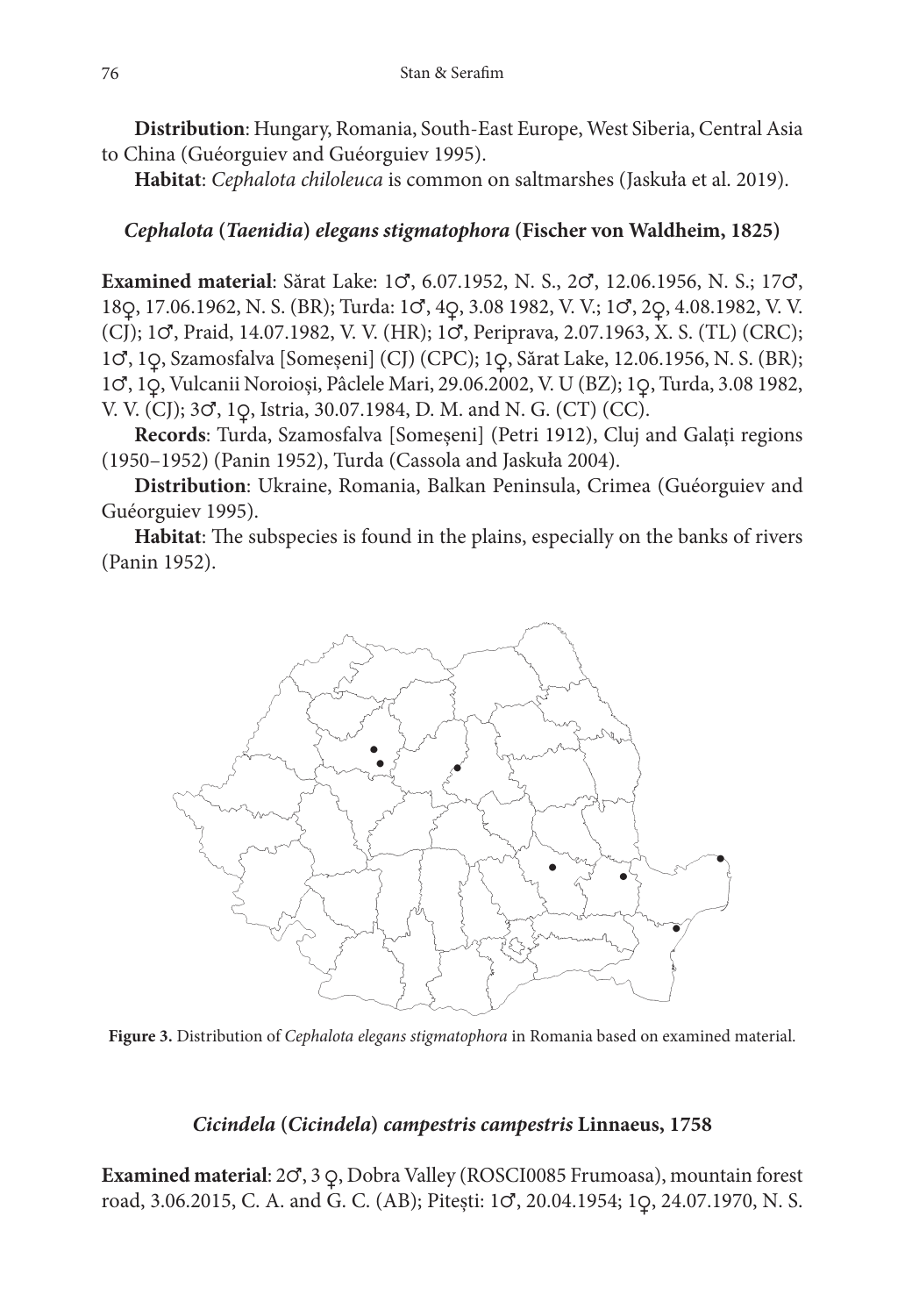(AG); 1♀, Padiș Plateau, 3.08.1967, N. S. 3♂, Padiș, Ponor Clearing [Bihor Mts], 2.07.1976, 1200 m a.s.l., forest, G. A. (BH); 2♂, Buru, Trascău Mts, 30.04–3.05.1980, G. A. (CJ); Băile Herculane: 4♂, 2♀, 15.06.1952; 1♂, 12.05.1961; 5♂, 1♀, 23.06.1961, N. S.; 1♀, 20.05.1963, A. P. G.; 1 ♂, Domogled Mt., 19.05.1963, A. P. G.; Moldova-Nouă: 1♂, 4♀, 25.05.1961; 1♀, 4.06.1973, N. S.; 1♀, Coronini Plateau, 19.05.1963, A. P. G. (CS); 1♂, Agigea, 21.08.1954, A. R.; Băneasa-Canaraua Fetii: 1♀, 27.05.1961; 2♂, 3♀, 17.05.1963; Esechioi: 1♂, 2♀, 11.05.1961; 2♂, 1♀, 26.05.1961; 1♂, 3♀, 14.05.1967, N. S.; (CT); 2♂, Nucet, 25.04.1962, N. S. (DB); 1♀, Melinești, 6.04.1965 (DJ); 3♂, 1♀, Rânca, 24.06.1963, D. P. (GJ); Comana forest: 1♀, 10.05.1962, I. D.; 5♂, 4♀, 23.05.1967, N. S.; 1♀, 11.04.1974, D. D. (GR); 1♂, 1♀, Gura Zlata, 9.08.1955, N. S. (HD); 1♂, Căldărușani, 23.03.1957, A. R.; 1♀, Cernica forest, 22.04.1955; Ciolpani: 1♂, 8.05.1949, N. S.; 1♀, 20.04.1954, N. S.; Pasărea forest: 8♂, 12♀, 29.03.1951, N. S.; 1♂, 7.05.1963, A. P. G.; 1♀, 24.04.1964, A. P. G.; 11♂, 8♀, 1.05.1966, N. S.; 9♂, 4♀, 18.05.1967, N. S.; 1♂, 1♀, Periș, R. C.; 1♀, Ștefănești, 24.04.1953, X. S.; (IF); 13♂, 1♀, Breznița, 5.05.1962, N. S.; 1♂, Eșelnița, 13.05.1969, A. P. G.; 1♀, Mraconia Valley, 16.05.1969, M. W. (MH); Azuga: 2♂, 1♀, coll. A. L. M.; 1♂, coll. Ed. F.; 2♀, Cărbunești, 25.07.1963; 1♀, Piatra Arsă, Bucegi Mts, 8.06.1957, A. R.; Sinaia: 1♂, coll. A. L. M.; 1♀, 5.07.1970, A. R. (PH); 1♂, Sădurel Valley, mountain forest road, 20.05.2015, M. S.; 1♂, Tălmăcel, Poteca Valley, forest road, 6.08.2015, M. S. (SB); 1♀, Broșteni, coll. A. L. M. (SV); 2♀, Babadag, 1.06.1961, N. S.; Cocoș Monastery: 1♂, 2♀, 4.04.1975; 1♂, 11.04.1975; 1♀, 1.04.1976, A. C.; 1♂, Greci, 6.06.1973, A. P. G.; 1♀, Măcin, coll. A. L. M. (TL); 1♀, Voineșița Valley, highland forest road, 21.05.2015, Mi. S. (VL); 1♂, 6♀, Bârlad Valley, coll. A. L. M.; 1♀, Bodzaer-Gbg. [Buzău Mts]; 1♂, 2♀, Kronstädter Gbg. [Brașov Mts]; 1♀, Rodnaer Gbg. [Rodna Mts], 1♂, Nagy-Hagymás [Hășmașul



**Figure 4.** Distribution of *Cicindela campestris campestris* in Romania based on examined material.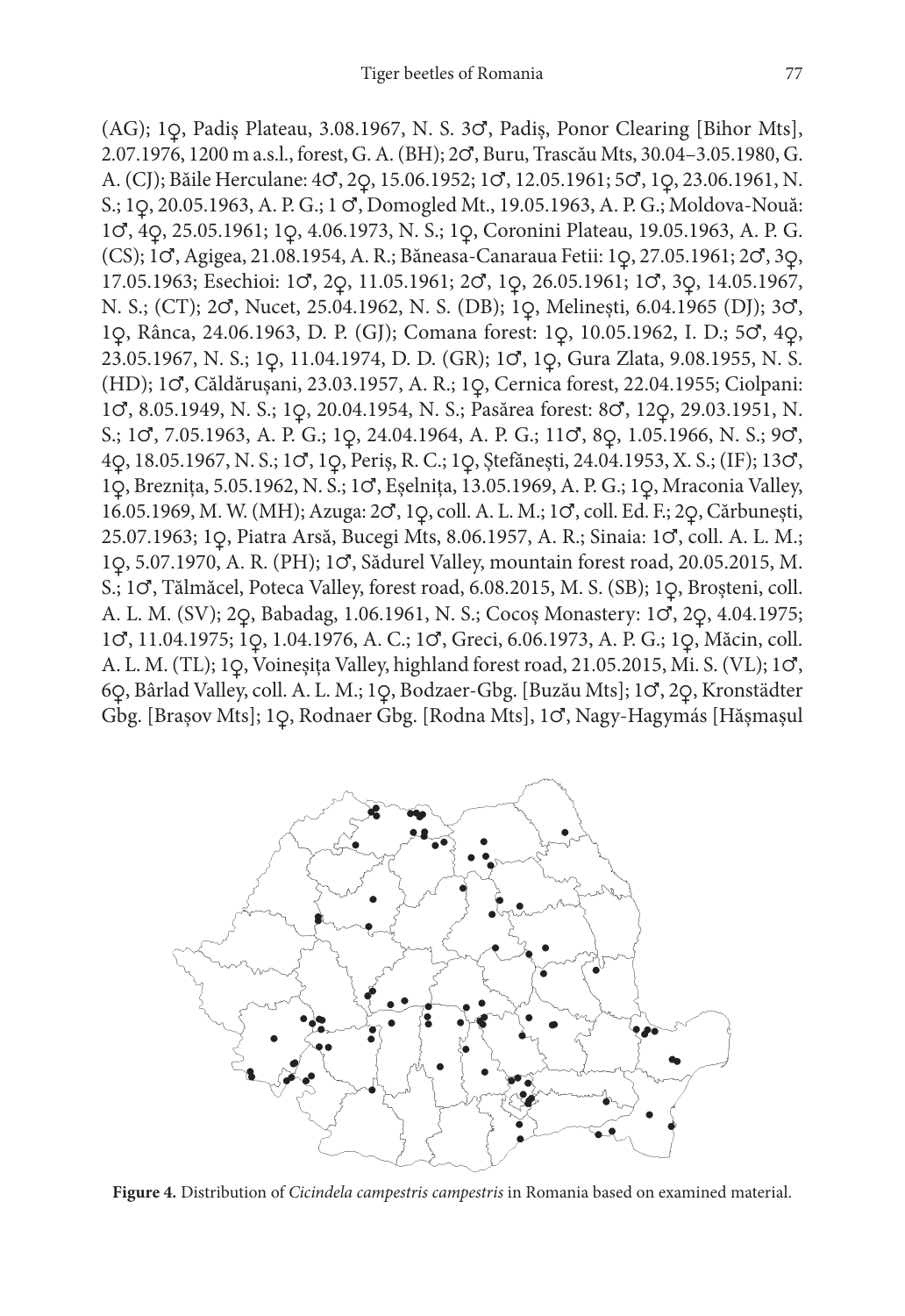Mare], coll. F. D.; 1♂, Retezat Mts, 2.07.1946, N. S.; 2♂, Lotrului Valley, 28.06.1951, X. S.; 1♀, Capra Valley, Făgăraș Mts, 2.08.1957; 1♂, Pleașa Clearing, Făgăraș Mts, 12.08.1959, N. S.; 1♂, Șandru Peak [Nemira Mts], 9–10.06.1971, I. D.; 3♂, Șaua Găuroane [Retezat Mts], 28.06.1976, D. G. (CRC); 1♀, Comana forest, coll. A. L. M. (GR); 1♀, Bârlad Valley, coll. A. L. M.; 1♀, Sinaia, coll. Ed. F.; 1♀, Novaci, R. C. (GJ) (CPC); 2♂, Tău Bistra, Bistra dam, 19.06.2015, E. I. (AB); 1 spec., Cumpăna, Arefu, 11.06.1944, A. P. G.; 1♂, 1♀, Rucăr, 07.1956 (AG); 1♂, Pârâul Boghii, Pârgărești 6.04.1990, Al. I. (BC); 1♂, Crăpătura Valley, to the Curmătura cottage, Piatra Craiului Mts, 13.06.1990 (BV); 1♂, Balauru Hill, west to Izvoru Dulce, Beceni, 23.04.2003, V. U.; Vizireanu Hill, east to Vulcanii Noroioși: 1♂, 23.04.2003, V. U.; 1♂, 16.04.2005, V. U. (BZ) 1♂, Lunca, 05.1952, Ig. C. (BT); 2♂, 1♀, Gara Jegălia, Perișoru, 3.04.1957, Ig. C. (CL); 1♂, Fânețele Clujului Reserve, 22.04.2018, A. D. (CJ); Băile Herculane: 1♂, 12.07.1962, N. S.; 1♀, 1.06.1965, A. P. G.; 1♂, 1♀, 15.06.1968, N. S.; 1♂, Domogled Mt., 19.05.1963, A. P. G. 1♂, 1♀, Moldova Nouă, 27.05.1973, N. S. 1♂, 1♀, Poiana Mărului, 12.05.2018, C. C. and G. C.; Semenic Plateau: 1♀, 2.07.2020, C. C.; 1♂, 1♀, 1400 m a.s.l., grassland, 2.07.2020, M. S. (CS); 1♂, Canaraua Fetii, 18.05.1993, C. P.; 1♂, Medgidia, 16.04.1938 (CT); 1♂, Voinești, 05.1950 (DB); 1♀, Grindu, 19.05.1992, N. G. (GR); 1♀, Cloșani, 16.06.1992 C. P.; 1♀, Tismana, 31.07.1992, G. A.; 1♂, Rânca, 25.06.1951 (GJ); 1♀, Netiș Valley, Retezat Mts, 2.05.1997, M. S. (HD); 1♂, Sântimbru Băi, 1200 m a.s.l., 22.08.1954 (HR); 1♂, Cernica forest, 9.04.1967, V. B.; 4♂, 5♀, Pasărea forest, 5.05.1954, N. S. (IF); 1♀, Topolnița Monastery, 19.04.2007, C. Ca. (MH); Elmo Clearing, 2 km upstream Repedea: 2♀, 24.06.1997, I. M.; 1♂, 24.06.1997, R. S.; 1 spec., Frumușeaua Valley, 12 km upstream Crasna Vișeului, 26.06.1997, Au. S.; 1♂, Iza spring, 6.07.1995, C. P.; 1♂, Moisei, forest range *Izvorul lui Dragoș*, 13.07.1995, Au. S.; 2♂, 1♀, Nagynyires [Mireșu Mare], 1942, E. V.; 1♂, Ocna Șugatag, Pleșca cottage, 17.07.1998, C. P.; Poienile de sub Munte: 1 spec., 30.06.1997, Au. S.; 1♀, forest range *Coșnea*, 20.06.2003, D. S.; 1♀, Săliștea, Idișor stream, 22.06.2003, C. P.; Săpânța, forest range *Colibi*: 1♀, 5.07.1996, I. M.; 1♂, 3♀, 13.07.1996, I. M.; 1♀, 13.07.1996, C. P.; 1♀, 13.07.1996, Cr. H.; 1♀, 15.07.1996, I. M.; 1♂, Tăul lui Dumitru Natural Reserve, 7.07.1996, C. P.; 1♀, Călimani Mts, Stânceni Clearing, 22.06.2012, G. C. (MM); 2♂, Tarcău river, Fundata, 14.07.1949, Ig. C.; 1♂, 4♀, Șugăului Gorges-Munticelu Mountain Natural Reserve, 22.08.2015, C. A. (NT); 4♂, 2♀ Azuga, Ed. F.; 1♀, Ploiești, 13.06.?, Ed. F.; 1♀, Sinaia, 22.06.1945, A. P. G. (PH); 2♂, Șelătruc cottage, Gutâi Mts, 14.05.1986, C. P. and R. S. (SM); 1♂, Broșteni, coll. A. L. M.; 1♀, Câmpulung Moldovenesc, 27.04.1952, Ig. C.; 1♂, Cruce, coll. A. L. M.; 1♀, Vatra Dornei, 09.1955, Ig. C. (SV); 1♂, Luncavița, 26.06.1956, X. S.; 1♀, Visterna, 17.05.1963, Ig. C. (TL); 1♀, Lepșa, 1.07.1997, L. S. (VN); 1♂, 1♀, Ineu Peak, Rodna Mts, 8.07.1939, A. P. G. (CC).

**Remarks**: The specimens in the Romanian Coleoptera Collection belong to different forms/varieties of *Cicindela campestris*: *affinis* Fischer von Waldheim, 1820, *conjuncta* D. Torre, 1877, *exsuturalis* Beuthin, 1899, *luetgensi* Beuthin, 1889, *quadrimaculata* Beuthin, 1889, *quinquemaculata* Beuthin, 1889 and *pseudopalustris* Schulz, 1908.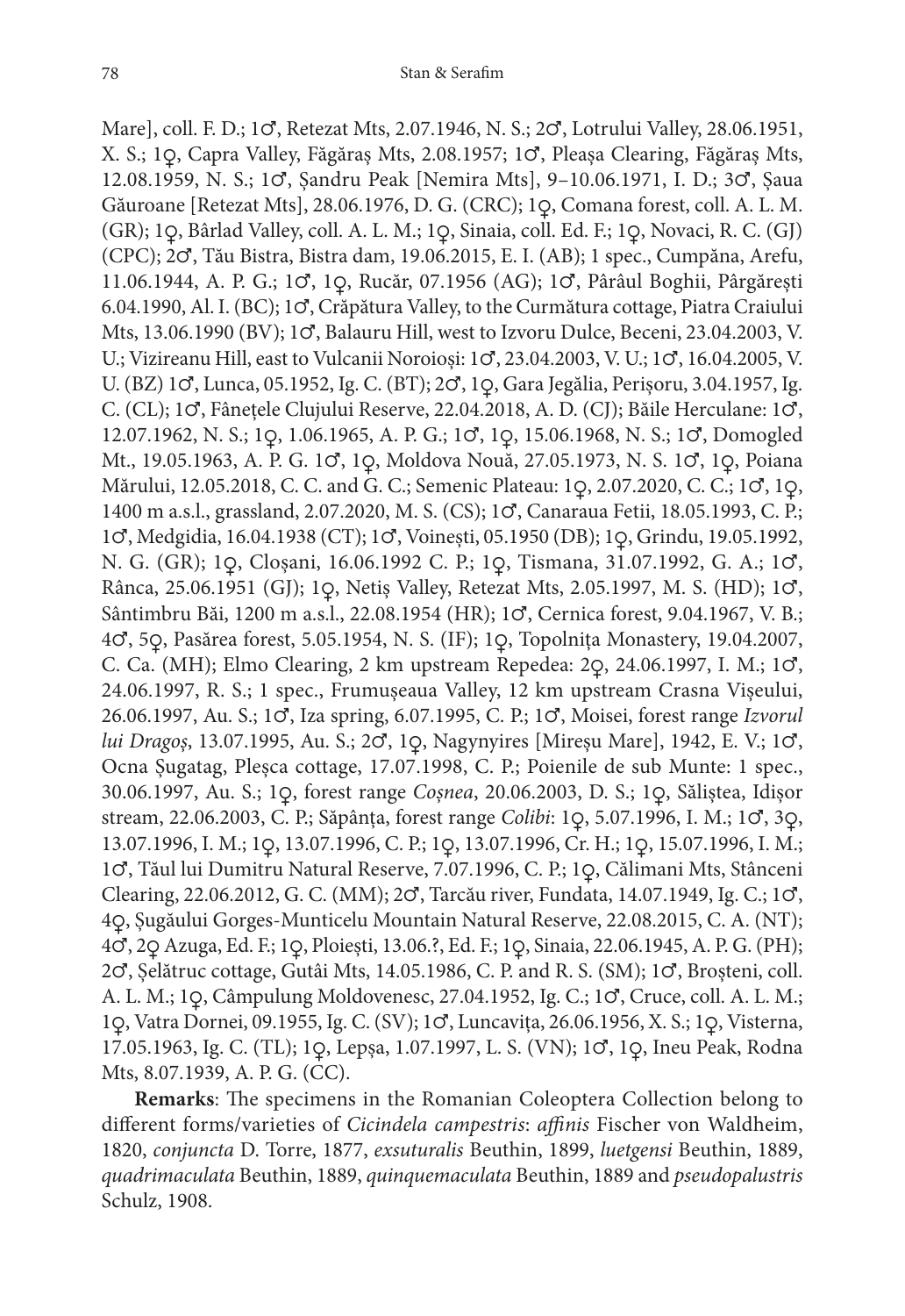**Records**: Mangalia (Jaquet 1899, Fleck 1904, Negru and Roșca 1967), wide spread in the region, on mountain sunny slopes and forest roads (Petri 1912), wide spread in Romania (Panin 1952), Măcin, Cocoș Monastery (Roșca 1976), Deva, Ozunca Băi, Băile Bálványos (Szél et al 1995), Agigea (Serafim and Maican 2004); Sehleanu Glade (Nițu, 2008), Sădurel Valley, Tălmăcel, Poteca Valley, Voineșița Valley, Dobra Valley (Stan et al. 2016).

**Distribution:** South Europe, Asia Minor, Caucasus, South-West Siberia up to Transbaikalia in the east, North Africa (Guéorguiev and Guéorguiev 1995).

**Habitat:** *Cicindela campestris campestris* lives in forested sandy areas, mountain and highland pastures (Jaskuła 2011).

## *Cicindela* **(***Cicindela***)** *hybrida hybrida* **Linnaeus, 1758**

**Examined material:** 1♀, Pitești, 19.07.1950, N. S. (AG); 2♂, 2♀, Gurahonț, 19.06.1961, N. S. (AR); 1♂, 3♀, Năsăud, bank of Someșul Mic river, 6.08.1982, V. V. (BN); București: 1♂, coll. A. L. M.; 1♀, Floreasca, 19.05.1918; 1♂, 10.08.1961, A. R. (B); 1♂, Budești, 01.08.1948 (CL); Băile Herculane: 1♂, 10.06.1951, A. P. G.; 7♂, 4♀, 15.06.1952, N. S.; 3♂, 12.05.1961, N. S.; Vârciorova: 2♂, 5♀, 3.05.1961, N. S.; 1♂, 1♀, 3.06.1961, N. S. (CS); Nucet: 3♂, 1♀, 17.04.1961, 1♀, 25.04.1961, 1♀, 26.04.1961, 3♂, 3♀, 25.04.1962, N. S. (DB); 1♂, 1♀, Târgu Cărbunești (bank of Gilort river), 19.08.1956 (GJ); 25♂, 12♀, Gura Zlata (Retezat Mts), 9.08.1955, N. S. (HD); 1♀, Brănești, 31.07.1950; 1♀, Copăceni, 21.05.1950 (IF); Ciovârnășani: 1♂, 1♀, 24.06.1961, N. S.; 9♂, 4♀, 14.07.1961, N. S.; 4♂, 1♀, Cireșu, 7.07.1967, N. S.; 3♂, 4♀, Gura Motrului, 19.07.1983, C. P.; Halânga: 1♂, 1♀, 21.07.1962, N. S.; 4♂, 5♀, 22.07.1962, N. S.; 10♂,



**Figure 5.** Distribution of *Cicindela hybrida hybrida* in Romania based on examined material.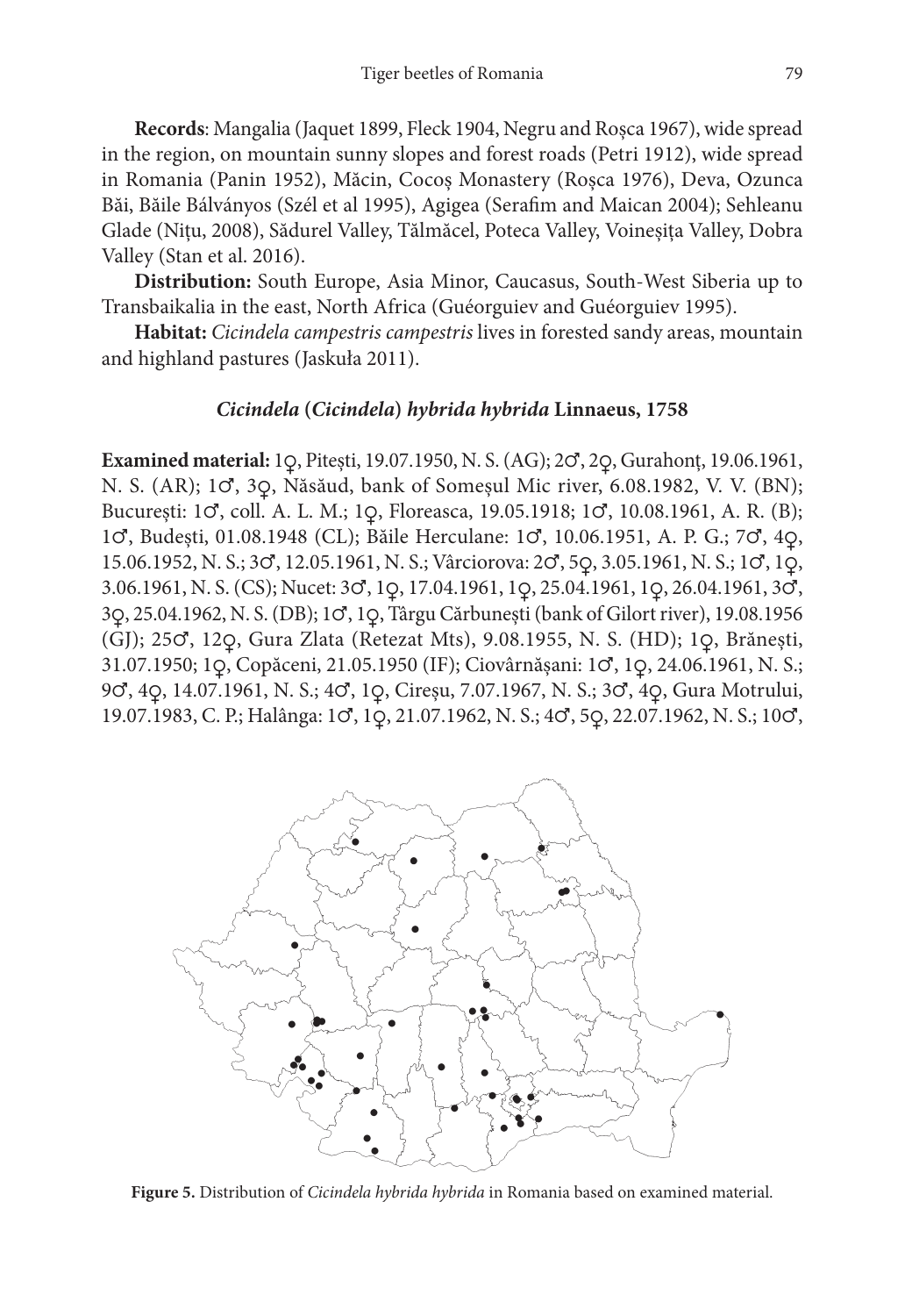5♀, 24.07.1962, N. S.; 1♂, 1♀, 2.08.1964, X. S. (MH); 6♂, 1♀, Vidrasău, 18.04.1976, V. V. (MS); 1♂, Gâdinți, 15.05.1967, C. T. (NT); 1♂, Palanca forest (Nicolae Titulescu), 25.06.1980, I. M. (OT); Azuga: 1♀, coll. Ed. F.; 1♂, coll. A. L. M. (PH); 2♀, Crucea, coll. A. L. M. (SV); Ciolăneasa forest: 2♂, 1♀, 21.09.1978, R. S.; 1♀, 22.09.1978, R. S. (TR); 1♀, Dobrudja, coll. Ed. F.; 1♂, 1♀, Lotrului Valley, 28.06.1951, X. S.; 2♂, Retezat Mt., 2–3.07.1966, I. C. (CRC); 1♂, Törzburg [Bran], R. C.; 1♀, Ober Tömös [Timișul de Sus] (BV); 1♂, Azuga, coll. Ed. F. (PH); 1♀, Altfluss [Olt River], coll. Fr. D. (CPC); 1♀, Gurahonț, 23.04.1961, V. B. (AR); Budești: 1♀, 15.05.1958, A. R.; 1♂, 24.07.1963, A. R. (CL); 1♂, Cerna Valley, 2.08.1958, A. R. (CS); 1♀, Giurgița, 6.06.1959; Bucovăț: 1♀, 16.06.1960; 1♂, 21.08.1960; 1♂, 1♀, 25.08.1960; 1♀, Nedeia, 11.07.1963, M. T. (DJ); 1♂, Comana forest, 18.04.1994, M. Ș. P.; 1♂, Florești, 8.07.1994, C. P. (GR); 1♂, 2♀, Lăpușnicu Mare Valley, The Retezat National Park, 17.06.2019, E. I. and I. Ș. I. (HD); 1♀, Copăcenii de Jos, 21.05.1950; 1♀, Stoenești, 19.06.1932 (IF), 6♂, 1♀, Halânga, 7.07.1977, N. S.; 1♂, Ghelmegioaia, 2.06.1972, N. S.; 5♂, Gura Motrului, 19.07.1983, C. P. (MH); 1♂, 1♀, Nagynyires [Mireșu Mare], 1942, E. V. (MM); 1♂, the bank of Siret river, Roman, 26.05.1973, C. T. (NT); 1♂, Dolhasca, 11.08.1962 (SV); 1♀, Periprava, 11.07.1962, M. W. (TL), 1♂, Lotrului Valley, 28.06.1961, X. S. (CC).

**Remarks**: In the Romanian Coleoptera collection four specimens are preserved under the name *C. hybrida rumelica* Apfelbeck, 1904. Three of them - Tomeni (OT) were revised and identified as *Cycindela soluta soluta* Dejean and one specimen from Caraorman forest belong to *Cicindela sylvicola sylvicola* Dejean. The specimens which were collected from Caraș-Severin, Mehedinți, Gorj, Olt, Ilfov, Călărași, Teleorman counties – Banat and Muntenia regions were former identified as *C. hybrida magyarica* Roeschke, 1891. After revised we consider that these specimens belong to *C. hybrida hybrida* Linnaeus. So, we have concluded that in the collection of the Museum there are specimens which belong only to the subspecies *Cicindela hybrida hybrida*. Both the Catalogue of Palearctic Coleoptera (Putchkov and Matalin 2003) and Site of Fauna Europaea give a certain presence of *Cicindela hybrida magyarica* and *Cicindela monticola rumelica* in Romania. Cassola and Jaskuła (2004) consider that is necessary to be confirmed the occurrence of *C. monticola rumelica* in the country.

**Records**: stream and river banks in hilly and mountainous areas (Petri 1912), regions of the country (1950–1952): Suceava, Iași, Bacău, Putna, Galați, Buzău, Prahova, București, Argeș, Gorj, Severin, Arad, Rodna, Sibiu and Rodna Mts, Călimani Mts, Rarău Mt., Buzău Mts, Bucegi Mts, Făgărașului Mts (Panin 1952); Târgu Neamț - Moldova River, Bucea - Bulz River, 30 km W of Cluj (Cassola and Jaskuła 2004).

**Distribution:** Europe, Asia Minor, Siberia, Mongolia, Transbaikalia, Manchuria (Guéorguiev and Guéorguiev 1995).

**Habitat**: *Cicindela hybrida hybrida* is occurring in sandy, sunny places, located near freshwater and forests (Panin 1952).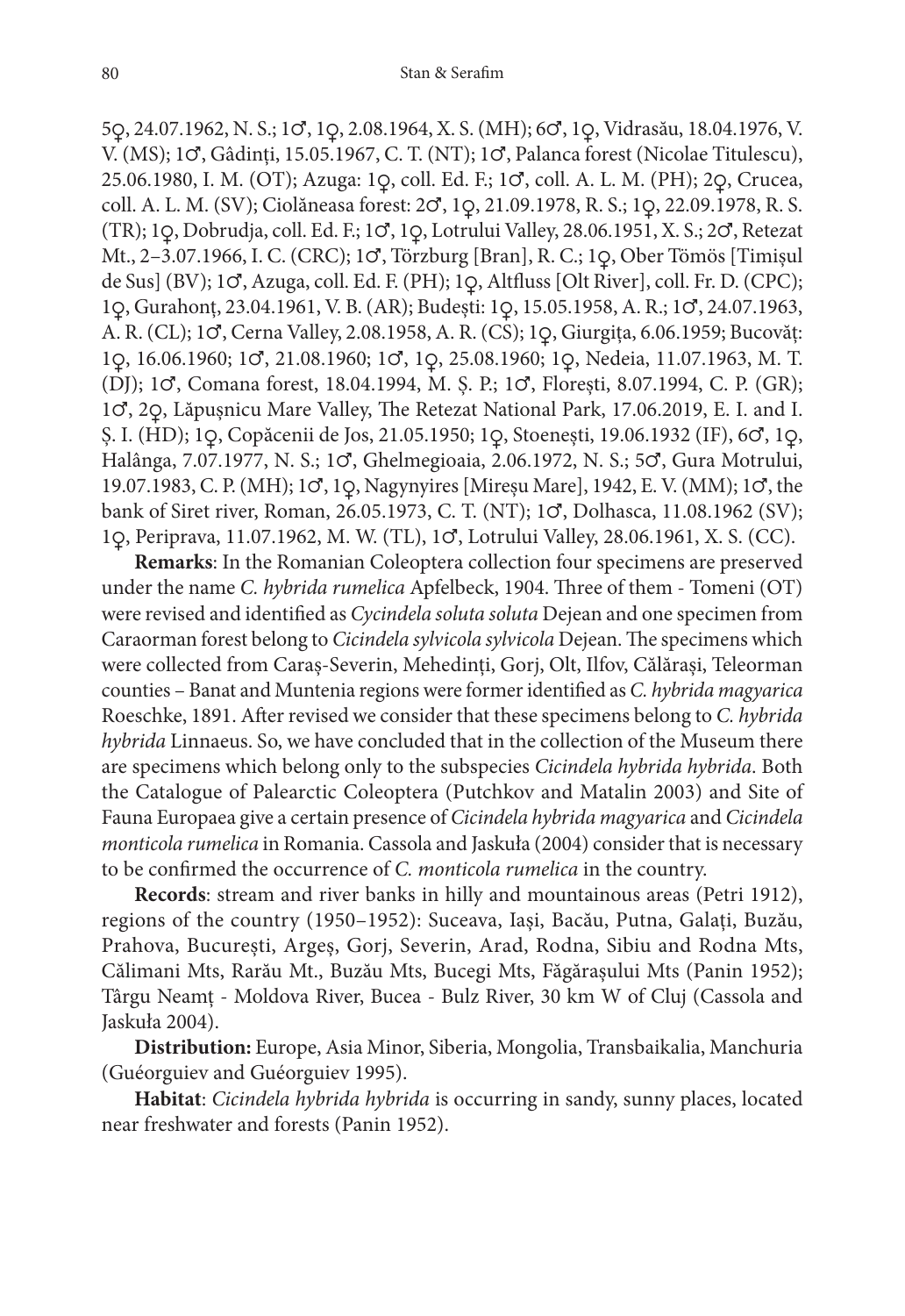#### *Cicindela* **(***Cicindela***)** *soluta soluta* **Dejean in Latreille and Dejean, 1822**

**Examined material:** Pitești: 4♀, 4.05.1953, N. S.; 2♂, 20.04.1954, N. S.; 3♂, 1♀, 29.04.1955, N. S. (AG); Budești: 1♀, 11.06.1956, N. S.; 2♀, 9.07.1957, N. S. (CL); 1♀, Hagieni forest, 7.06.1965, Șt. N.; 1♂, 1♀, South Dobrudja, 13.05.1958, N. S. (CT); Nucet: 6♂, 2♀, 24.04.1961, N. S.; 11♂, 7♀, 25.04.1961, N. S.; 3♂, 6♀, 26.04.1961, N. S.; 5♂, 10♀, 27.04.1961, N. S.; 36♂, 37♀, 25.04.1962, N. S. (DB); 1♂, Hanu Conachi, 11.05.1956, V. I. R. (GL); 1 ♂, Gârla Mare, 27.03.1965, Șt. N. (MH); 2♂, 1♀, Tomeni, 1.05.1973, M. B. (under the name *Cicindela hybrida rumelica* Apf.) (OT); 2♀, Măcin, coll. A. L. M. (TL); 11♂, 9♀, Bârlad Valley, coll. A. L. M. (CRC); 2♂, 1♀, Bârlad Valley, coll. A. L. M. (CPC); Balauru Hill, Izvoru Dulce, Beceni: 1♂, 6.05.2000, V. U.; 1♂, 23.04.2003, V. U.; 3♂, 12.05.2004, V. U.; Vizireanu Hill, east to Vulcanii Noroioși: 1♂, 16.04.2005, V. U.; 1♀, 4.05.2005, V. U. (BZ); 1♂, Agigea, 26.07.1964, M. W.; 1♂, 1♀, Cernavodă, 25.04.1995, M. Ș. P. and Al. I.; 1♂, Hazarlâc Lake, 1.05.1997, Al. I.; (CT); Hanu Conachi: 1♀, 17.07.1950, Ig. C.; 1♂, 1♀, 04.1963, Ig. C. (GL); 1♂, Malu Spart, 10.06.1998, Al. I. (GR); 1♂, Hinova, 7.06.1984, R. S.; 3♂, Vrata forest, Gârla Mare, 25.05.1963, Șt. N. (MH); 1♂, Alexandria, 30.06.1958, A. R.; 1♀, Cucueți, Scrioaștea, 5.05.1966, Ig. C. (TR) (CC).

**Records:** Kronstadt [Brașov] (Petri 1912); regions of the country (1950–1952): Baia Mare, Stalin [Brașov], Argeș, Teleorman, București, Prahova, Buzău, Galați, Putna, Bârlad (Panin 1952), Măcin (Roșca 1976).

**Distribution:** Central Europe, Balkan Peninsula, South Russia, Caucasus, West Siberia (Guéorguiev and Guéorguiev 1995).



**Figure 6**. Distribution of *Cicindela soluta soluta* in Romania based on examined material.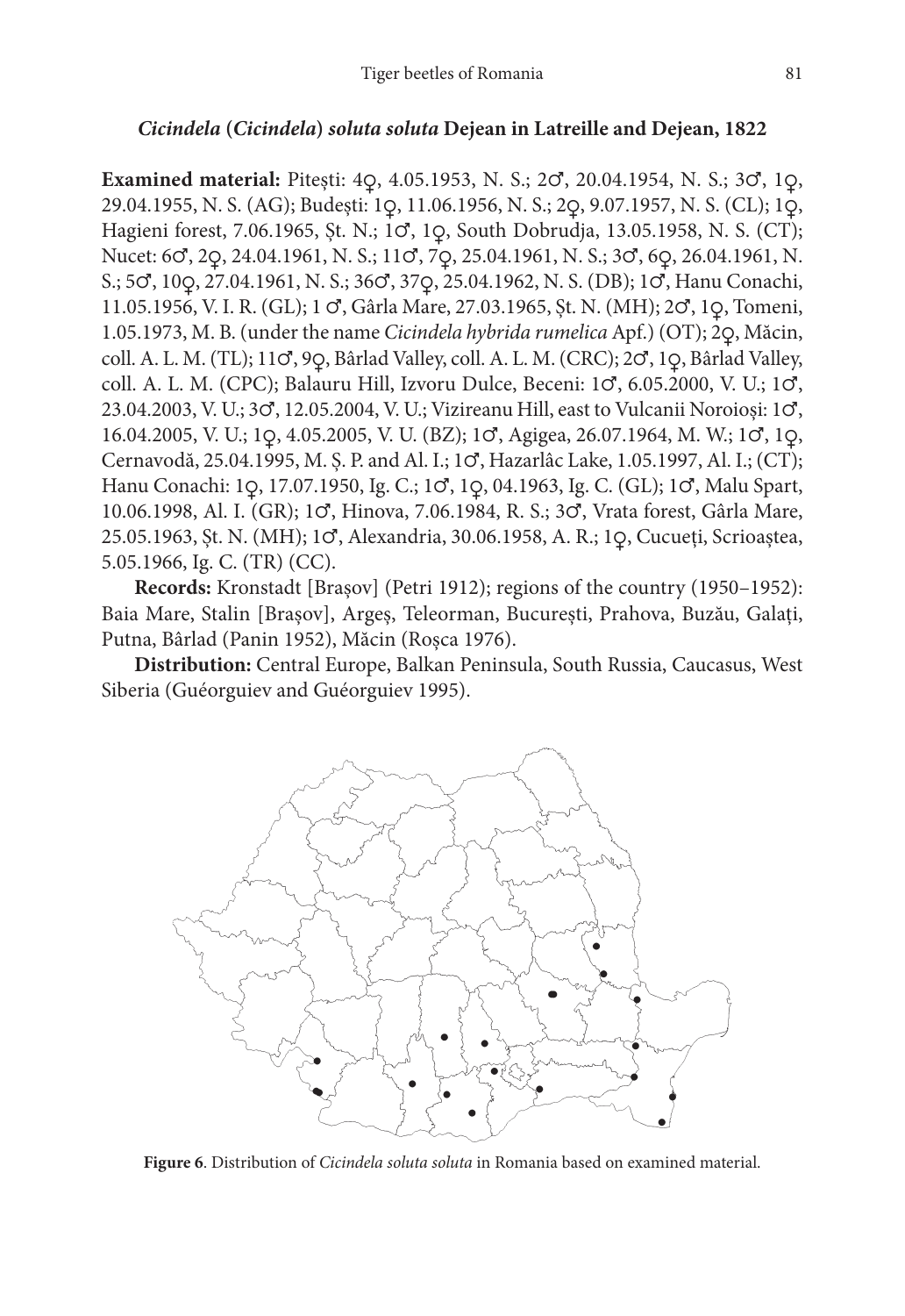**Habitat**: The species prefers sandy, sunny and weakly grassed grounds (Panin 1952).

#### *Cicindela* **(***Cicindela***)** *sylvicola* **Dejean in Latreille and Dejean, 1822**

**Examined material:** 1♀, Rucăr, 13.07.1956 (AG); 1♂, Kronstädt G. [Brașov Mts], coll. F. D.; 2♀, Schuler Gbg. [Postăvarul Mt.], coll. F. D. (BV); Băile Herculane: 1♂, 3♀, 15.06.1952, N. S.; 1♂, 28.06.1958, N. S.; 1♂, 1♀, 12.07.1960, N. S.; 9♂, 11♀, 7.05.1961, N. S.; 2♂, 2♀, 12.05.1961, N. S.; 2♂, 1♀, 23.06.1961, N. S.; 5♂, 2♀, 7.05.1962, N. S.; 3♂, 3♀, 9.05.1962, N. S.; 2♂, 5♀, 27.07.1963, N. S.; 1♀, 29.07.1963, N. S.; 3♀, 12.07.1967, N. S. (CS); 1♂, 3♀, Casinu Nou, 2.08.1978, Z. I. (HR); 2♂, 1♀, Bodi Lake, 29.05.1953 (MM); 1♀, Tarcău, 22.05.1950, N. S. (NT); Azuga: 2♀, coll. A. L. M.; 1♂, 1♀, coll. Ed. F.; 3♀, Sinaia, coll. A. L. M. (PH); 1♂, Broșteni, coll. A. L. M.; 1♂, Vatra Dornei, 12.05.1950, N. S. (SV); 1♂, Caraorman forest, 6.07.1968, M. W. (under the name *Cicindela hybrida rumelica* Apf.) (TL); 1♂, 4♀, Jidoaia Valley, mountain forest road, 21.05.2015, L. M. and M. S (VL); 2♂, 3♀, Tulnici, 20.07.1962, A. R. (VR); 1♂, Rodnaer Gbg., Boilor Valley, coll. F. D.; 1♂, Ilva Valley (Călimani Mts), 30.08.1950, N. S.; 1♀, Retezat Mt., 17.07.1956; 1♀, Capra Valley (Făgăraș Mts), 28.07.1957, N. S.; 13♂, 8♀, Meseș Mts, 01.06.1987 (CRC); 1♂, Crucea, coll. A. L. M., under the name *Cicindela hybrida sahlbergii* Fisch. (SV); (CPC); 1♂, Brașov, R. C.; 1♀, Săcele 13.07.1984, L. S.; 1♀, forest between Poiana Brașov and Râșnov, 13.05.2015, C. C. (BV); 1♂, Penteleu Mt.; 1♀, Unguriu, Măgura, 28.04.2006, V. U. (BZ); 1♀, Iara Valley, Frăsinet, 20.06.2012, M. S. (CJ); Băile Herculane: 2♂, 2♀, 18.05.1961, N. S.; 1♀, 15.06.1968, N. S.; 1♀, 17.05.1971, N. S.; 4♂, 8♀, 24.05.1971, N. S.; 4♂, 3♀, 25.05.1971,



**Figure 7**. Distribution of *Cicindela sylvicola* in Romania based on examined material.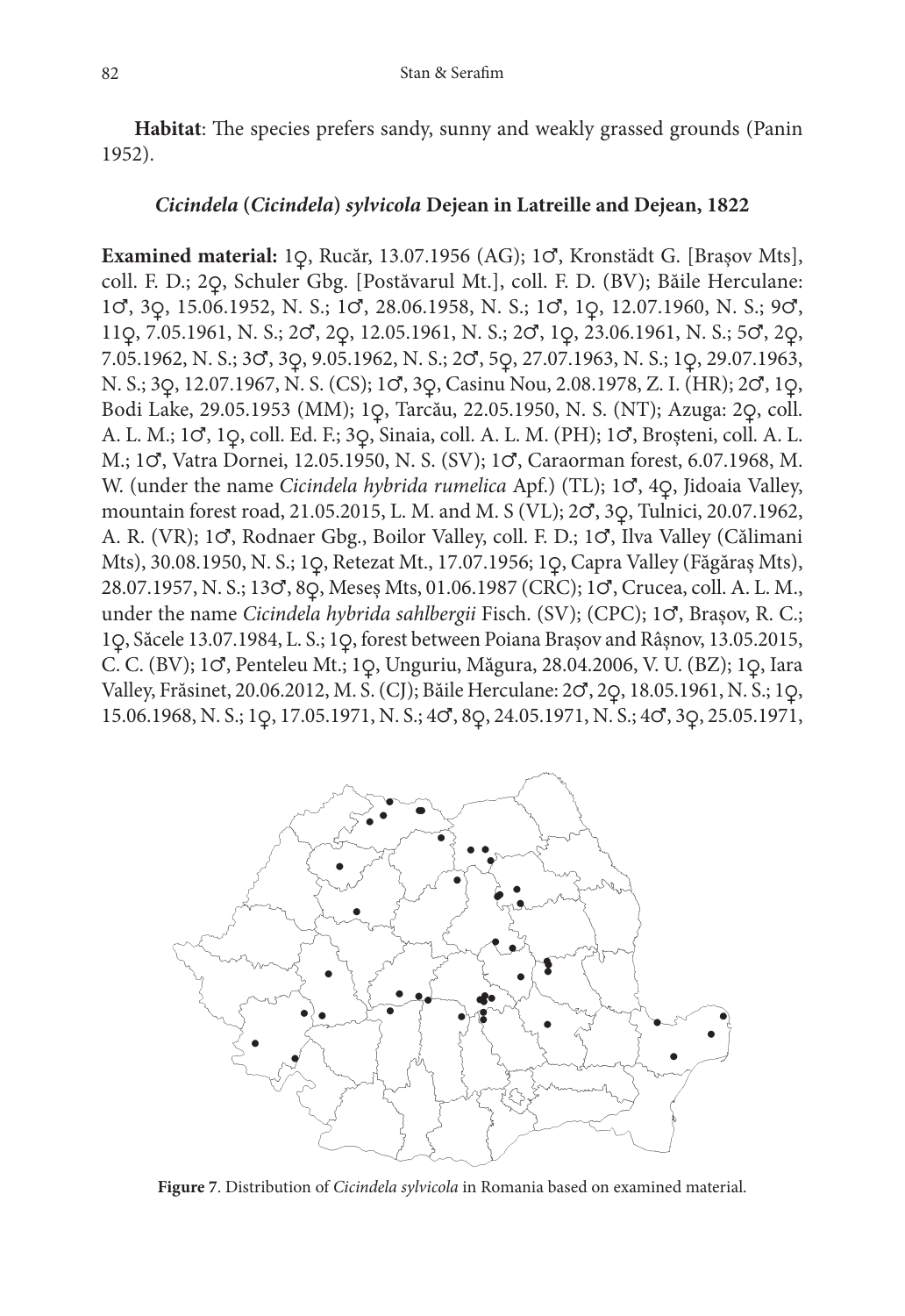N. S.; 4♂, 2♀, 26.05.1971, N. S.; 1♂, 5♀, 27.05.1971, N. S.; 5♂, 5♀, 29.05.1971, N. S.; 1♀, 19.07.1978, N. S.; 1♂, 22.07.1978, N. S.; 1♀, 24.07.1978, N. S.; 1♂, 1.08.1978, N. S.; 1♀, 23.04.1986, V. B.; 1♀, Ciclova Montană, 30.06.2020, C.C.; 1♂, 4♀, Poiana Mărului, 12.05.2018, C. C. and G. C. (CS); 1♂, Covasna, 14.08.1951, A. P. G. (CV); 1♀, Deva (bank of Mureș river), 3.10.1955 (HD); 1♀, Băile Pucioasa, Sântimbru, 1952, coll. E. V.; 1♂, Bicaz Gorges, 13.08.1982, L. S. (HR); 1♂, Mara, Desești, 22.07.1998, C. P.; Poienile de sub Munte: 2♀, forest range *Coșnea*, 20.06.2003, D. S.; 8♂, 2♀, 19.07.2004, G. C.; 3♂, 1♀, Coșnea Valley, 23.07.2004, R. S. and G. C.; 1♀, Sighetu Marmației, The Village Museum of Maramureș, 24.07.1998, M. Ș. P. (MM); 1♀, Ardeluța, Tarcău, 24.05.1979, Ig. C.; 17♂, 18♀, Cheile Șugăului, Munticelu, 22.08.2015, C. A. (NT); 1♂, Azuga, coll. Ed. F. (PH); 1♀, Poiana Neamțului 18.07.1985, R. S.; 1♀, Sadu Valley, 7.07.2014, C. C. (SB); Meseș Mts: 1♀, 06.1966; 13♂, 8♀, 06.1987 (SJ); 1♂, Babadag forest, 20.06.1958, N. S.; 1♀, C.A. Rosetti, 07.1950, Ig. C.; 2♂, Isaccea, 06.1956 (TL); Soveja: 2♂, 3♀, Axinte forest, 14.06.2014, C. C.; 1♀, Chiua Mare, 27.06.2014, C. C. (VN) (CC).

**Records:** Frecker Geb. [Avrig Mts], Serbota [Șerbota Peak, Făgăraș Mt.] (Petri 1912), regions of the country (1950–1952): Severin, Gorj, Cluj, Sibiu, Stalin [Brașov], Prahova, Mureș, Suceava, Bacău, Putna (Panin 1952), Băile Bálványos (Szél et al 1995), Bistra Valley (Nițu 2008), Călimani National Park (Lotrean and Manu 2015), Jidoaia Valley (Stan et al 2016).

**Distribution**: Central and South Europe (Guéorguiev and Guéorguiev 1995).

**Habitat**: *Cicindela sylvicola* lives on dry places, especially in forests and ravines, as well as on sunny stony slopes (Panin 1952).

# *Cylindera* **(***Cylindera***)** *germanica germanica* **(Linnaeus, 1758)**

**Examined material**: 1♀, Moinești, R. C. (BC); 1♀, Sărat Lake, 17.06.1962, N. S. (BR); București: 1♂, 1♀, 19.06.1980, I. M.; 1♂, 18.07.1980, I. M.; 1♂, Băneasa forest, 18.07.1973; 13 specs, 22.06.1982, Ma. T. (B); 2♂, 7♀, Budești, 24.06.1956, N. S.; 1♂, 5.06.1979, M. W. (CL); Băneasa-Canaraua Fetii: 1♂, 1♀, 23.06.1955, N. S.; 2♂, 23.07.1955, N. S.; 9♂, 8♀, 24.07.1955, N. S.; 4♂, 5♀, 29.06.1956, N. S.; 4♂, 6♀, 11.07.1960, N. S.; 20♂, 14♀, 14.07.1960, N. S.; 3♂, 3♀, 14.07.1966, N. S.; 1♀, Ester [Târgușor], coll. A. L. M.; 1♀, Galița, 10.06.1961, N. S. (CT); 3♀, Gâtanu islet (Bistreț), 24.06.1981, R. S. and D. D.; 1♀, Sarului forest (Balș), 22–26.04.1981, G. A. (DJ); 1♂, 1♀, Comana, coll. A. L. M.; 1♂, Crevedia Mare, 18.08.1976, G. A.; 1♀, Naipu, 30.06.1976, A. M.; (GR); 11♀, Pasărea forest, 11.04.1974, A. P. G.; 1♂, Vidra, 18.07.1957, A. R. (IF); 1♂, Slobozia, coll. Ed. F. (IL); 1♀, Ciovârnășani, 24.06.1961, N. S. (MH); 18 specs, Săbed, 24.06.1975, V. V. (MS); 2♂, Roman, 11.07.1971, C. T. (NT); 1♀, Palanca forest (Nicolae Titulescu), 25.06.1980, I. M. (OT); 1♀, Măneciu-Ungureni, 30.07.1967, A. R. (PH); 1♀, Letea forest (Periprava), 11.07.1962, A. P. G.; 8♂, 6♀, Măcin, coll. A. L. M. (TL); 1♂, Călimănești, 1976, I. S. (VL) (CRC); 1♀, Broșteni (Royal Estates), coll. A. L. M. (SV); 2♂♂, 1♀, Honigberg [Hărman] (BV), under the name *Cicindela germanica germanica* var. *protos* D. Torre (CPC); 1 spec., Ineu, 21.06.1963, N. S. 1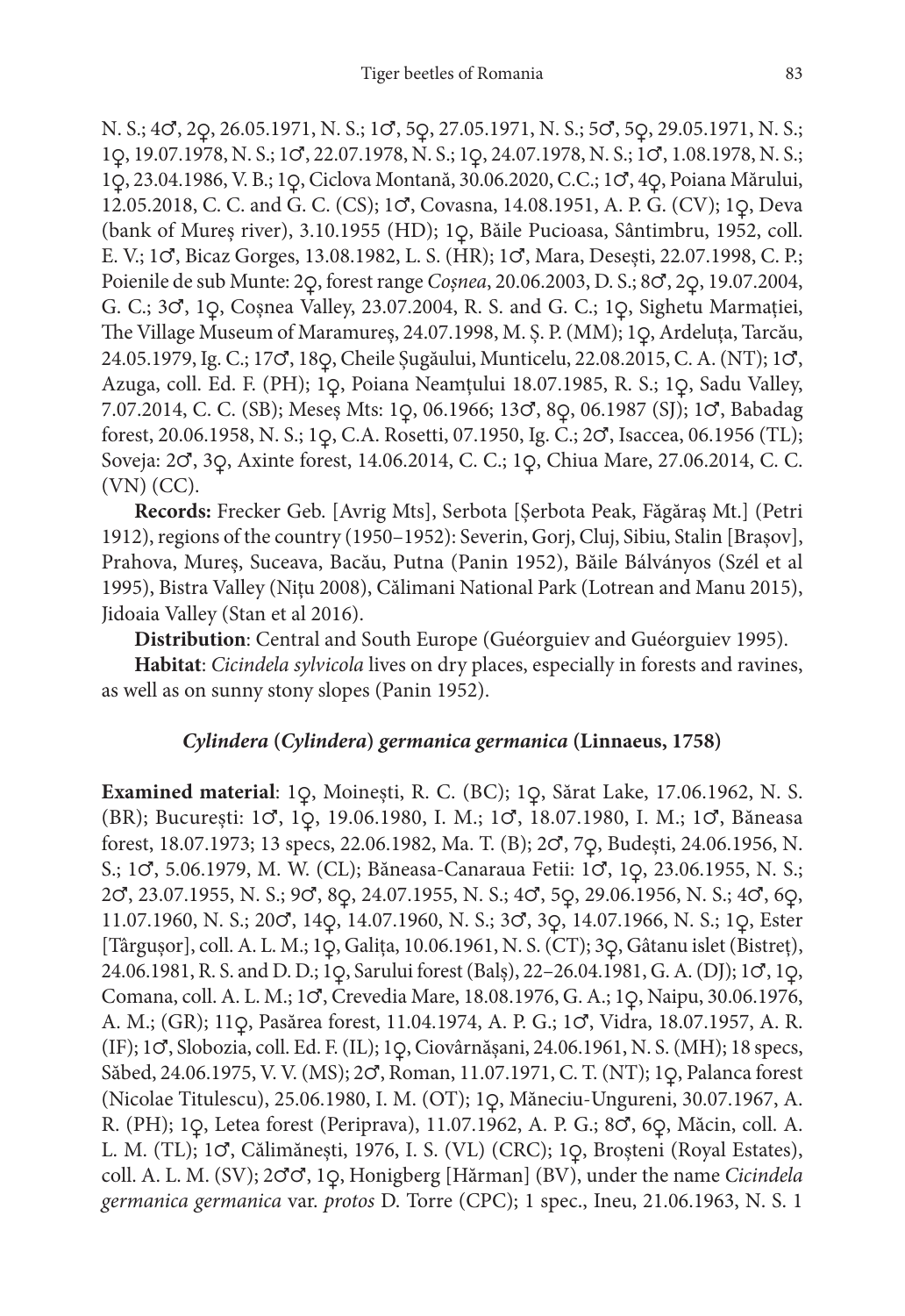

**Figure 8**. Distribution of *Cylindera germanica germanica* in Romania based on examined material.

spec., Șoimuș Hill, Lipova, 8.07.1976 (AR); 1 spec., Fundata, 8.07.1972, A. M.; 1 spec., Râșnov, 8.08.2018, G. P. (BV); București: 1 spec., Botanical Garden, 05.1945, Ig. C.; 1 spec., 22.06.1982, Ma. T.; 1 spec., 27.07.1992, M. N.; 1 spec., 17.08.1995, I. M.; 2 specs, 21.07.1997, M. Ș. P.; 1 spec., Cemetery Metalurgiei, 15.09.2004, D. K. (B); 1 spec., Balauru Hill, west to Izvoru Dulce, Beceni, 15.06.2002, V. U. (BZ); 1 spec., Canaraua Fetii, 11.07.1965, N. S.; 2 specs, Iortmac forest, 29.07.1952 (CT); 1 spec., Niculești forest, 4.05.1981, A. U. (DB); Bistreț: 7 specs, 23.06.1981, R. S.; 3 specs, 23–24.06.1981, I. M.; 5 specs, 23.06.1981, D. D.; 4 specs, 25.06.1981, D. D. (DJ); Comana forest: 1 spec., 7.06.1971, N. S.; 2 specs, 5.07.1972, N. S. (GR); 1 spec., Urziceni, 2.07.1983, I. M. (IL); 2 specs, Gura Motrului, 21.06.1983, I. M.; 2 specs, Strehaia, 24.06.1983, I. M. (MH); 1 spec., Baia Mare, 20.07.1964, N. S.; 1 spec., Săpânța, forest range *Colibi*, 5.07.1996, I. M. (MM); 1 spec., Târgu Mureș, 07.1956 (MS); 3 specs, Roman, 11.07.1971, C. T. (NT); 1 spec., Sinaia, 29.07.1979, N. S. (PH); 1 spec., Moftin, 1.07.1985, G. A. (SM); 1 spec., Runc, Câmpulung Moldovenesc, 21.05.1953, Ig. C. (SV); 2 specs, C. A. Rosetti, 07.1950, Ig. C.; Letea Levee: 2 specs, 12.07.1980, A. P. G.; 2 specs 19.07.1980, A. P. G.; 2 specs, Luncavița (Cetățuia), Valea Fagilor, 18.06.2019, M. S. and A. D.; 1 spec., Mila 18, Baba Rada channel, 6.04.1984, D. Mu.; 2 specs, Slava Rusă, Babadag forest, 22.06.1993, I. M.; 1 spec., Sulina, 8.07.1968, M. W. (TL); 1 spec., Poeni, 20.08.1980, M. W.; 1 spec., Zăvestreni forest, 15.06I.1979, G. A. (TR); 1 spec., Cremeneț Valley, Soveja, 12.06.2014, C. C. (VN); 1 spec., Bârlad, 28.09.1961, A. R. (VS); 2 specs, Piscul Negru Peak, Făgăraș Mts, 27.07.1974, N. S. (CC).

**Remarks**: In the old collections the identified specimens belonged to different forms: *apricaria* Gistel, 1840, *kuntzei* Gistel, 1840, *obscura* Fabricius, 1798 and *protos* D. Torre, 1877.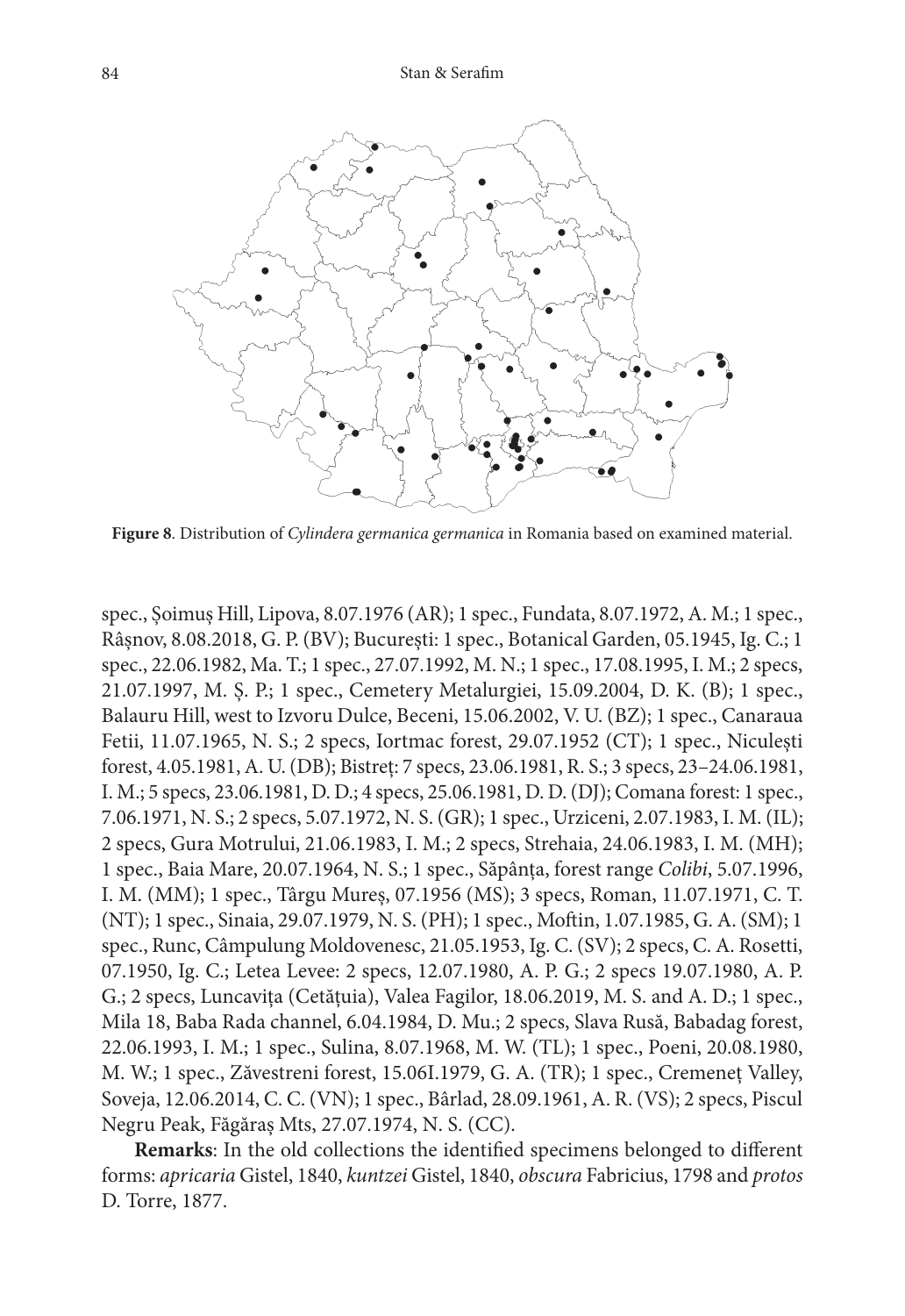**Records**: Mangalia (Montandon 1906, Negru and Roșca 1967), wide-ranging in the country (Panin 1952); Iortmac (Săvulescu and Popescu-Gorj 1964); Canaraua Fetii (Negru and Roșca 1967), Măcin (Roșca 1976), Foltești (River Chineia), Măcin, Dunavățu de Jos, Uzlina Lake, 2 Mai, Hârșova, Giurgeni, Danube River (Cassola and Jaskuła 2004); Vulcanii Noroioși (Jaskuła 2007), Transylvanian Plane (Nițu 2007).

**Distribution**: Europe, Asia Minor, West and Central Asia, Siberia, Transbaikalia, Mongolia, China (Guéorguiev and Guéorguiev 1995).

**Habitat**: The species is found on sandy fields, on the grassy edges of roads, sometimes on roads and forest paths. It has also been observed on freshwater shores (Panin 1952).

## *Cylindera* **(***Eugrapha***)** *arenaria viennensis* **(Schrank, 1781)**

**Examined material:** Budești: 1♂, 2♀, 11.06.1956, N. S.; 2♀, 14.06.1959, N. S.; 2♂, 1♀, 5.07.1957, X. S. (CL); 1♀, Poiana Mare, 6.08.1982, C. P. (DJ); 1♂, 1♀, Lower Siret meadow, 14.06.1956 (under the name *Cicindela trisignata*) (GL); 1♂, 2♀, Praid, 01.07.1982, V. V. (under the name *Cephalota chiloleuca*) (HR); Ciovârnășani: 2♀, 24.06.1961, N. S.; 21♂, 9♀, 14.07.1961, N. S.; Halânga: 27♂, 17♀, 19.07.1962, N. S.; 2♂, 1♀, 2.08.1964, X. S. (MH); 1♂, 2♀, Morești, 19.07.1982, V. V.; 10♂, 2♀, Sânmărghita, 18.07.1982, V. V. (MS); 7♂, 3♀, Palanca forest (Nicolae Titulescu), 25.06.1980, C. P. and I. M. and R. S. (OT) (CRC); 2♀, Azuga, coll. Ed. F. (under the name *Cicindela arenaria viennensis sinuata* Panzer) (CPC); 1♂, Zătonul Cluciu, Brăila Pond, 27.05.1950 (BR); Budești: 1♂, 6.07.1957, X. S.; 1 spec., 24.07.1963, X. S. (CL); 1♂, 2♀, Bucu, 22.07.1957, Ig. C. (IL); 1♀, Ciovarnașani, 24.06.1961, N. S. (MH); 1♀,



**Figure 9**. Distribution of *Cylindera arenaria viennensis* in Romania based on examined material.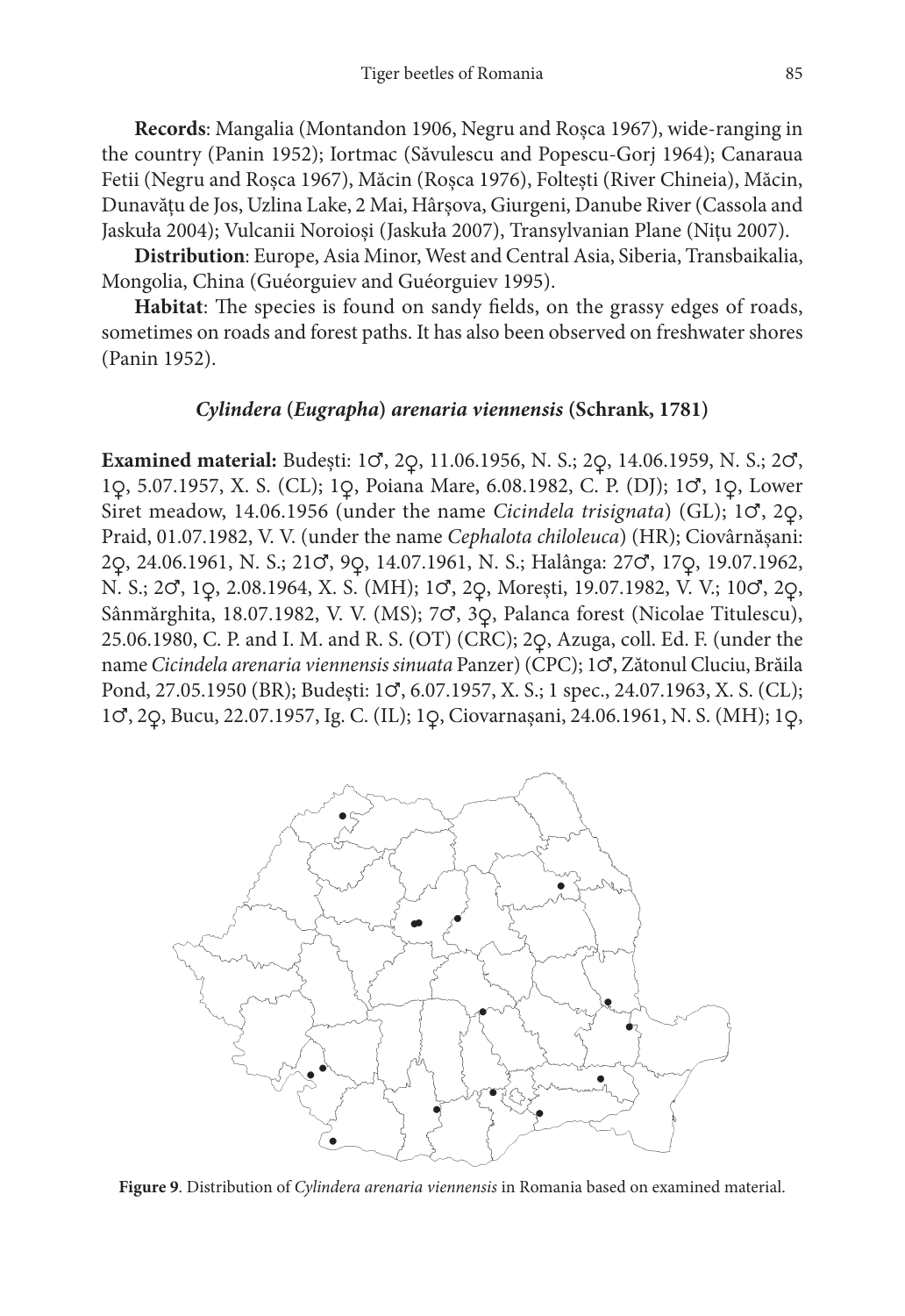Sânmărghita, 18.07.1982, V. V. (MS); 1♀, Roman, 26.06.1951 (NT); 3 specs, Cărășeu 30.07.1985 C. P. (SM); 1♀, bank of Argeș river, km 36 București – Pitești, 4.07.1982, Ma. T. (CC).

**Records:** Porcsesd [Porcești/Turnu Roșu], Mediaș, Schässburg [Sighișoara], Nagyenyed [Aiud], Záh [Zău de Câmpie], Sachs-Regen [Reghin], Karlsburg [Alba Iulia], Dicsőszentmárton [Târnăveni], Nussbach [Măieruș] (Petri 1912), regions of the country (1950–1952): Putna, Galați, Ialomița, Buzău, Hunedoara, București, Severin, Arad, Mureș, Sibiu (Panin 1952); Adjud-Trotuș River, Foltești-Chineja River, Giurgeni-Danube River (Cassola and Jaskuła 2004).

**Distribution:** Central and South Europe, Caucasus, Siberia, Baikal (Guéorguiev and Guéorguiev 1995).

**Habitat**: The species lives on the banks of rivers (Jaskuła 2011).

## *Cylindera* **(***Eugrapha***)** *contorta contorta* **(Fischer von Waldheim, 1828)**

**Examined material**: 3♂, 2♀, Agigea, 27.07.1963, A. P. G. (CT); 1♂, Caraorman Levee, 15.06.1969, A. P. G.; Periprava: 3♂, 2♀, 5.07.1956, N. S.; 2♀, 24.06.1962, N. S.; 13♂, 9♀, 11.07.1967, N. S.; 2♀, 12.07.1967, N. S.; 4♀, Sacalin Island, 5.07.1971, A. P. G.; Sfântu Gheorghe: 1♀, 5.07.1971, A. P. G.; 1♀, 7.07.1971, A. P. G.; 1♂, 3.07.1972, M. W.; Sulina: 1♂, 19.07.1962, A. P. G.; 17♂, 20♀, 25.06.1962, N. S.; 2♂, 4♀, 26.06.1962, N. S.; 1♀, 8.07.1963, A. P. G.; 1♂, 1♀, 9.07.1963, A. P. G.; 1♂, 21.07.1964, A. P. G.; 2♂, 13.07.1966, A. P. G.; 1♂, 3♀, 23.07.1966, Șt. N.; 1♀, 24.07.1966, Șt. N.; 2♂, 2♀, 17.06.1969, I. D. and A. P. G.; 1♂, 1♀, 8.07.1969, A. P. G. (TL) (CRC); 2♀, Sacalin



**Figure 10**. Distribution of *Cylindera contorta contorta* in Romania based on examined material.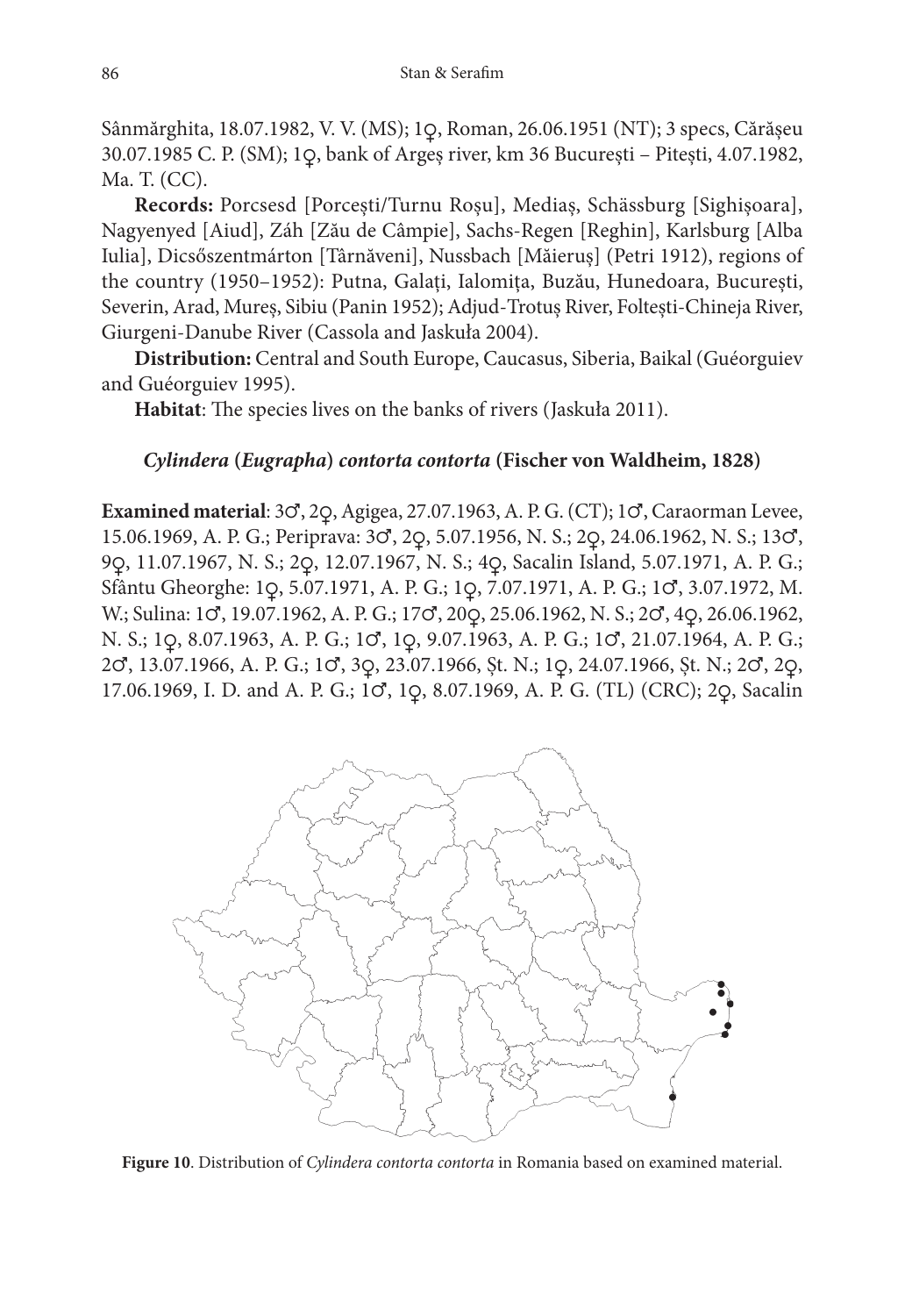Island (TL), 5.VII.1971, A. P. G. (CPC); Letea Levee: 1♀, 7.07.1971, N. S.; 1♀, 6.07.1965, A. P. G.; 1♀, Sacalin Island, 5.07.1971, A. P. G.; Sulina: 1♂, 8.07.1963, A. P. G.; 1♀, 9.07.1963, A. P. G; 1♀, 20.07.1964, Șt. N.; 1♀, 23.07.1966, Șt. N. (TL) (CC).

**Records:** Constanța, Sulina, Mamaia (Panin 1952), Comarova forest (Negru 1957, Negru and Roșca 1967), Agigea, Constanța, Mangalia (Serafim and Maican 2004); Sacalin Island, Sfântu Gheorghe, Mamaia (Cassola and Jaskuła 2004).

**Distribution:** Romania, Moldavia, Ukraine, Russia, Turkey, Azerbaijan, Georgia, Kazakhstan, Uzbekistan, Turkmenistan, Iran, Afghanistan, Tadzhikistan, Mongolia, China (Northwest Territory) (Putchkov and Matalin 2003).

**Habitat**: *Cylindera contorta contorta* lives on sandy sea beaches (Jaskuła 2011).

## *Cylindera* **(***Eugrapha***)** *trisignata hellenica* **(Cassola, 1973)**

**Examined material**: 2♂, 3♀, Agigea, 27.07.1963, Șt. N.; 3♂, 3♀, Mamaia, 12.07.1950, N. S. (CT); Caraorman forest: 14♂, 11♀, 23.06.1967, Șt. N. and A. S.; 1♂, 2♀, 2.07.1968, Șt. N.; Periprava: 1♀, 11.07.1967, N. S.; 1♀, 12.07.1967, N. S.; 2♂, 1♀, Sarinasuf, 23.06.1963, X. S.; Sfântu Gheorghe: 6♂, 5♀, coll. A. L. M.; 2♂, 5.07.1968, A. P. G.; 5♀, 30.06.1971, M. W.; 9♂, 11♀, 4.07.1971, A. P. G.; 24♂, 18♀, 5.07.1971, A. P. G.; 1♂, 2♀, 14.07.1971, X. S.; 5♀, 7.07.1975, A. P. G.; Sulina: 2♂, coll. A. L. M.; 48♂, 89♀, 25.06.1962, N. S.; 1♂, 1♀, 26.06.1962, N. S.; 1♂, 9.07.1962, A. P. G.; 8♂, 9♀, 19.07.1962, A. P. G. and I. D.; 2♂, 1♀, 20.07.1962, A. P. G.; 2♂, 8.07.1963, A. P. G.; 4♂, 8♀, 9.07.1963, A. P. G.; 1♂, 4♀, 10.07.1963, A. P. G.; 2♂, 6♀, 21.07.1964, I. D. and A. P. G.; 2♂, 1♀, 7.07.1966, A. P. G.; 8♂, 4♀, 11.07.1966, A. P. G.; 1♂, 1♀, 13.07.1966, A. P. G.; 2♂, 2♀, 7.07.1968, Șt. N.; 3♂, 8.07.1968, M. W.; 2♂, 18.06.1969, Șt. N.; 3♂,



**Figure 11**. Distribution of *Cylindera trisignata hellenica* in Romania based on examined material.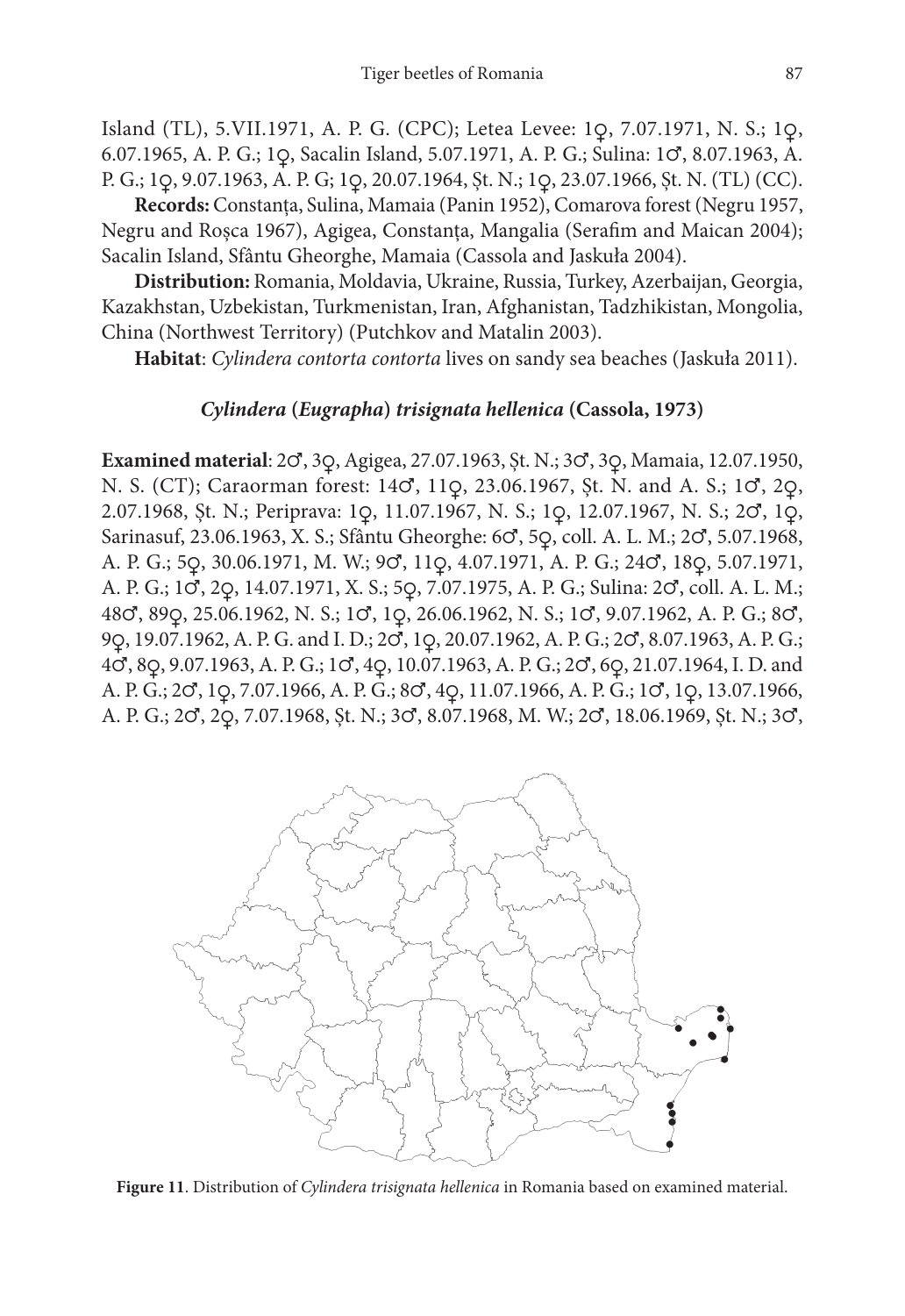1♀, 9–12.07.1969, A. R.; 3♀, Tulcea, 26.06.1967, M. W. (TL) (CRC); 1♂, Mamaia, 12.07.1950, N. S. (CT); 2♂, Sfântu Gheorghe, coll. A. L. M.; 4♂, Sulina, 19.07.1962, A. P. G. (TL); (CPC); 2 specs, Agigea, 27.07.1963, Șt. N.; 3 specs, Constanța, 12.07.1940; 1 spec., Mangalia, 26.06.1972, Ig. C. (CT); Caraorman Levee: 1 spec., 23.06.1967, Șt. N.; 2 specs, 23.06.1967, A. S; 1 spec., 6.07.1968, Șt. N.; Letea Levee: 12 specs, 7.07.1971, N. S.; 2♂, 1♀, 12.07.1980, A. P. G.; Sacalin Island: 4 specs, 5.07.1971, A. P. G.; 1♂, 5♀, 26.06.2009, G. C.; Sfântu Gheorghe: 4 specs, coll. A. L. M.; 5 specs, 4.07.1971, A. P. G.; 18 specs, 5.07.1971, A. P. G.; 20 specs, 3.07.1972, M. W.; 2♂, 3♀, 5.08.1979; 1♂, 6♀, 13.VI.1995, I. M.; Sulina: 1 spec., coll. A. L. M.; 1 spec., 26.06.1962, N. S.; 12 specs, 19.07.1962, I. D.; 17 specs, 19.07.1962, A. P. G.; 4 specs, 6.07.1963, X. S.; 4 spec, 8.07.1963, A. P. G.; 45 specs, 9.07.1963, I. D.; 86 specs, 9.07.1963, A. P. G.; 6 specs, 10.07.1963, A. P. G.; 2 specs, 20.07.1964, Șt. N.; 11 specs, 21.07.1964, A. P. G.; 6 specs, 22.07.1964, Șt. N.; 19 specs, 23.07.1964, Șt. N.; 11 specs, 7.07.1965, A. P. G.; 2 specs, 7.07.1968, Șt. N.; 3 specs, 8.07.1968, M. W.; 3 specs, 9.07.1968, I. D.; 1 spec., 18.06.1969, Șt. N.; 3 specs, 14.06.1974, N. S. (TL) (CC).

**Remarks**: in the old collections all the specimens were identified as *Cicindela trisignata trisignata* Dejean, 1822.

**Records**: littoral of the Black Sea (Panin 1952), Comarova forest (Negru 1957, Negru and Roșca 1967), Eforie Sud (Nagy 1972), Agigea (Serafim and Maican 2004); Dunavățu de Jos, Sfântu Gheorghe, Sulina, Mamaia, Histria (Cassola and Jaskuła 2004).

**Distribution:** Greek, Bulgaria, Romania, Ukraine, South European Russia, Turkey (Putchkov and Matalin 2003).

**Habitat**: The species lives on salt marshes and sandy sea beaches (Jaskuła et al 2019).

## **Conclusions**

In the Catalogue of Palearctic Coleoptera (Putchkov and Matalin 2003) 16 tiger beetle species and subspecies are reported for Romania. Fauna Europaea Web Service gives for Romania 12 species, other two being consider doubtful *Cephalota elegans stigmatophora* and *Cicindela sylvatica sylvatica*, while *Cicindela hybrida hybrida* and *Cicindela soluta soluta* are not present in Romanian fauna. A comparative checklist of the tiger beetles of Romania is given in the Table 1.

In south-eastern Europe, especially in lowland areas located close to the sea coast, the diversity of tiger beetles is one of the highest in the Palearctic realm (Jaskuła et al 2019). Eight out of eleven tiger beetle species were found on the Romanian seasite: *Calomera littoralis nemoralis*, *Cylindera contorta contorta, C. trisignata hellenica*, *C. germanica germanica*, *Cephalota chiloleuca*, *C. elegans stigmatophora*, *Cicindela hybrida hybrida* and *C. sylvicola*.

In addition to the 11 species, *Cicindela sylvatica* was recorded at Sighetu Marmației, Munții Pietrii, Șorămpău, beech forest, 1000 m (Szél and Zieris 2008). The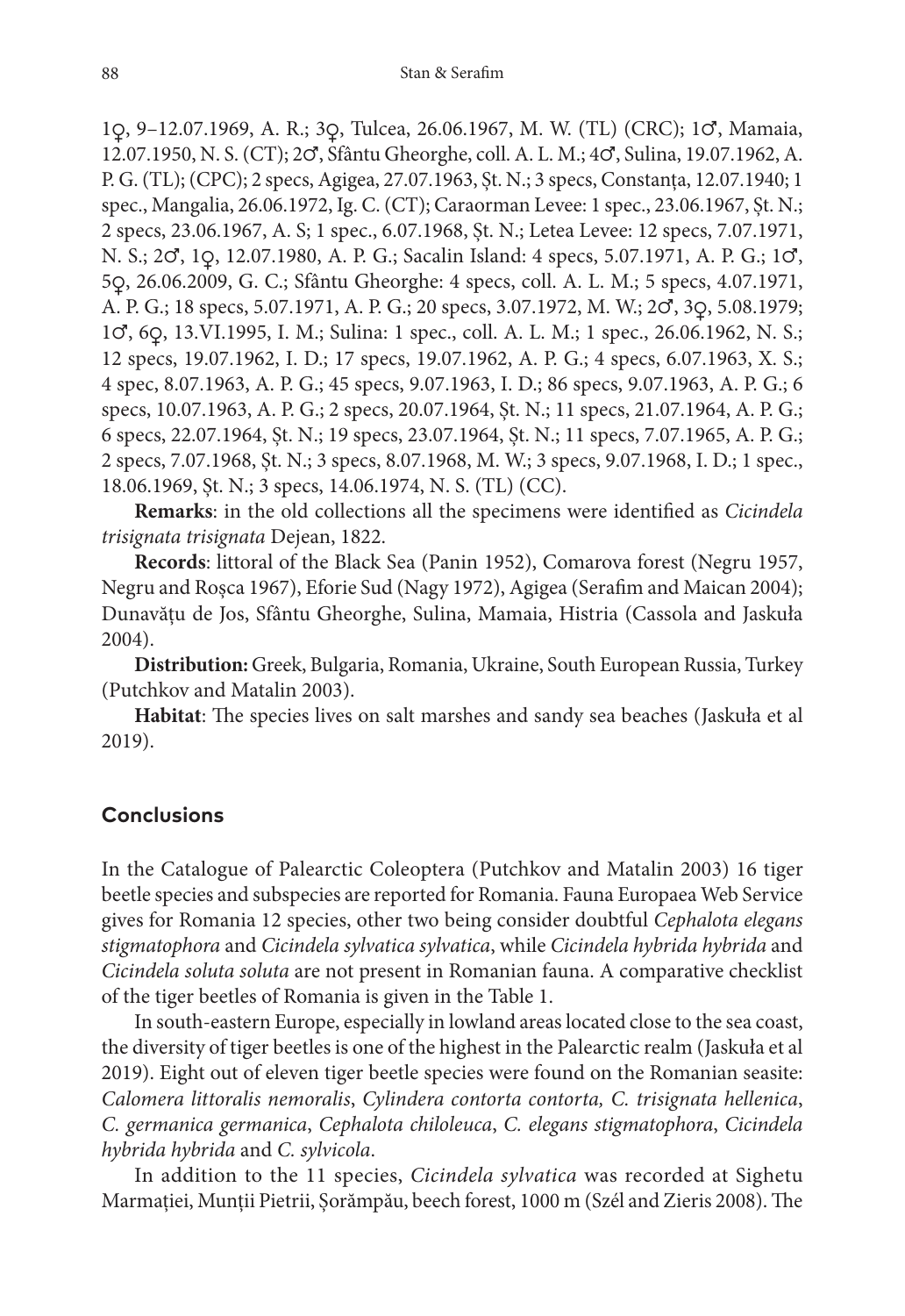| Nr.<br><b>crt</b> | Species/subspecies                                           | Catalogue of<br>Palaearctic<br>Coleoptera | Fauna Europaea<br><b>Web Service</b> | <b>MGAB</b><br><b>Collections</b> |
|-------------------|--------------------------------------------------------------|-------------------------------------------|--------------------------------------|-----------------------------------|
| 1                 | Calomera littoralis nemoralis (Olivier, 1790)                | $+$                                       | $+$                                  | $^{+}$                            |
| 2                 | Cephalota besseri (Dejean, 1826)                             | $+$                                       |                                      |                                   |
| 3                 | Cephalota circumdata (Dejean, 1822)                          |                                           | $+$                                  |                                   |
| 4                 | Cephalota chiloleuca (Fischer von Waldheim, 1820)            | $+$                                       | $+$                                  | $+$                               |
| 5                 | Cephalota elegans stigmatophora (Fischer von Waldheim, 1825) | $+$                                       | Ş                                    | $^{+}$                            |
| 6                 | Cicindela campestris campestris Linnaeus, 1758               | $+$                                       | $+$                                  | $^{+}$                            |
| 7                 | Cicindela hybrida hybrida Linnaeus, 1758                     | $+$                                       |                                      | $^{+}$                            |
| 8                 | Cicindela hybrida magyarica Roeschke, 1891                   | $+$                                       | $+$                                  |                                   |
| 9                 | Cicindela monticola rumelica Apfelbeck, 1904                 | $+$                                       | $+$                                  |                                   |
| 10                | Cicindela soluta pannonica Mandl, 1935                       |                                           | $+$                                  |                                   |
| 11                | Cicindela soluta soluta Dejean, 1822                         | $^{+}$                                    |                                      | $^{+}$                            |
| 12                | Cicindela sylvatica sylvatica Linnaeus, 1758                 | $+$                                       | ś.                                   |                                   |
| 13                | Cicindela sylvicola Dejean, 1822                             | $+$                                       | $+$                                  | $^{+}$                            |
| 14                | Cicindela transversalis transversalis Dejean                 | $^{+}$                                    |                                      |                                   |
| 15                | Cylindera germanica germanica (Linnaeus, 1758)               | $^{+}$                                    | $+$                                  | $^{+}$                            |
| 16                | Cylindera arenaria viennensis (Schrank, 1781)                | $^{+}$                                    | $+$                                  | $^{+}$                            |
| 17                | Cylindera contorta contorta (Fischer von Waldheim, 1828)     | $^{+}$                                    | $^{+}$                               | $^{+}$                            |
| 18                | Cylindera trisignata hellenica (Cassola, 1973)               | $^{+}$                                    | $+$                                  | $^{+}$                            |

**Table 1.** Comparative checklist of the tiger beetles of Romania.

specimen is deposited in the Hungarian Natural History Museum (Szél pers. comm). Six species of tiger beetle were found and collected with the occasion of various research projects focused on the beetles of Community interest (Nature 2000) in the last ten years: *Calomera littoralis nemoralis*, *Cephalota chiloleuca*, *Cicindela campestris campestris*, *C. hydrida hybrida*, *C. sylvatica*, *Cylindera germanica germanica.* These species could be considered more widely distributed in Romania, while the rest of species are quite rare due to their ecological preferences.

# **Acknowledgements**

The authors thank to dr. Alexandru Iftime for generating the distribution maps. We also thank the referees for their constructive comments on the manuscript and for their advice.

# **References:**

Burnaz S (1994) Les Familles Cicindelidae, Carabidae et Trechidae (Ord. Coleoptera) dans la collection de coléoptères Josef Mallász du Musée de Deva (le département de Hunedoara, Roumanie). Sargetia, Series Scientia Naturae 16: 98–128. [in French]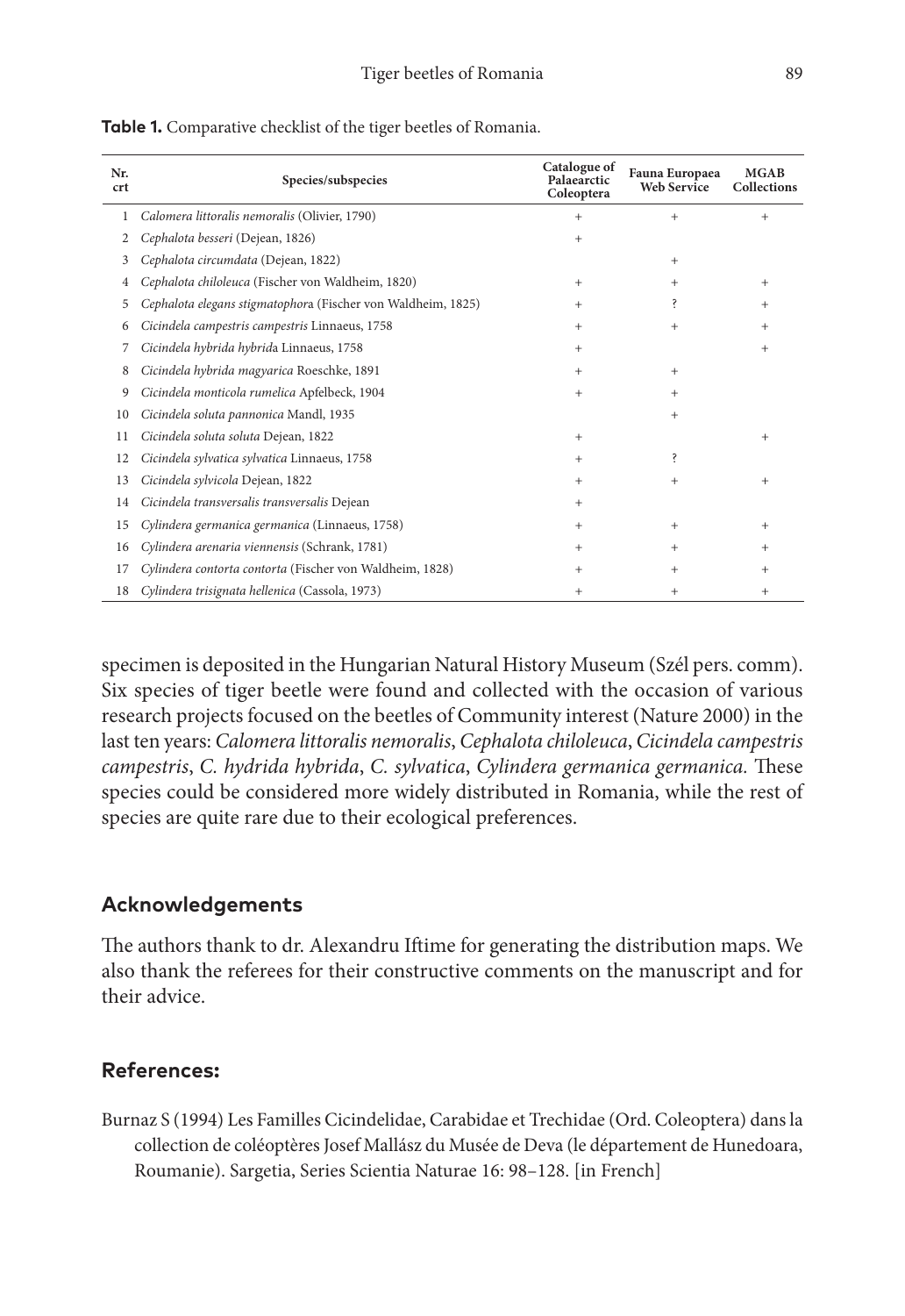- Cassola L, Jaskuła R (2004) Materials to the knowledge of the tiger beetles of Romania (Coleoptera: Carabidae). Polskie Pismo Entomologiczne 73(3): 193–214.
- Crăciunescu V (2006-2021) România: seturi de date vectoriale generale. [http://geo-spatial.](http://geo-spatial.org/vechi/download/romania-seturi-vectoriale) [org/vechi/download/romania-seturi-vectoriale](http://geo-spatial.org/vechi/download/romania-seturi-vectoriale) [accessed on 1.10.2021]
- Csiki E (1946) Die Käferfauna des Karpaten-Beckens. I. Allgemeiner Teil und Caraboidaea. In: Tasnádi-Kubacska A (Ed.) Naturwissenschaftlische Monographien IV, Budapest, 798 p. [in German]
- Fleck Ed (1904) Die Coleopteren Rumäniens. Buletinul Societății de Științe Bucuresci 13(3–4): 308–346. [in German]
- Gebert J (2006) 17. Unterfamilie Cicindelinae. In: Müller-Motzfeld G (Ed.) Die Käfer Mitteleuropas. Vol. 2. Adephaga 1. Carabidae (Laufkäfer). Corrected version of the 2 edition. Elsevier, Munchen, 15–24. [in German]
- Guéorguiev VB, Guéorguiev BV (1995) Catalogue of the ground-beetles of Bulgaria (Coleoptera: Carabidae). Pensoft Publishers, Sofia-Moscow, 279 pp.
- Hůrka K (1996) Tribe Cicindelini. In: Carabidae of the Czech and Slovak Republics. Illustrated key. Zlín, Kabourek. Pp. 98–103. [in Czech and English]
- Jaquet M (1899) Faune de la Roumanie. Coléoptères récoltés par Mr. le Dr. M. Jaquet en 1898 et determines par Mr. le Dr. E. Poncy, entomologist à Genéve. Buletinul Societății de Științe Bucuresci 8(1–2): 121–126. [in French]
- Jaskuła R (2007) Further records of tiger beetles from Romania (Coleoptera: Cicindelidae). Cicindela. A quarterly journal devoted to Cicindelidae 39(1–2): 27–34.
- Jaskuła R (2011) How unique is the tiger beetle fauna (Coleoptera, Cicindelidae) of the Balkan Peninsula? Zookeys 100: 487–502. doi: 10.3897/zookeys.100.1542.
- Jaskuła R, Rewicz T, Płóciennik M, Grabowski M (2016) Pleistocene phylogeography and cryptic diversity of a tiger beetle, *Calomera littoralis*, in North-Eastern Mediterranean and Pontic regions inferred from mitochondrial COI gene sequences. PeerJ 4:e2128 [https://](https://doi.org/10.7717/peerj.2128) [doi.org/10.7717/peerj.2128](https://doi.org/10.7717/peerj.2128).

Jaskuła R, Płóciennik M, Schwerk A (2019) From climate zone to microhabitat - environmental factors affecting the coastal distribution of tiger beetles (Coleoptera: Cicindelidae) in the south-eastern European biodiversity hotspot. PeerJ 7:e6676 DOI 10.7717/peerj.6676

- Barti L (2016–2017) A *Cephalota chiloleuca* Fischer von Waldheim 1820 (Carabidae, Cicindelinae) előfordulása a parajdi sószorosban. Acta Siculica 35–41. [in Hungarian]
- Lompe A (2020) Gattung Cicindela. Available: <http://coleonet.de/coleo/texte/cicindela.htm> Accessed 21 July 2021 [in German]
- Lotrean N, Manu M (2015) Coleopterans fauna (Insecta: Coleoptera) of the Călimani National Park, Romania. Oltenia. Studii și Comunicări. Științele Naturii 31(1): 130–140.
- Matalin AV (2014) Remarks about the taxonomy of some Palearctic tiger beetles (Coleoptera: Cicindelidae). Russian Entomological Journal 23(4): 293–304.
- Montandon AL (1906) Notes sur la faune entomologique de la Roumanie. (Coleoptera). Bulletin de la Société des Sciences de Bucarest – Roumanie 5(1–2): 30–80. [in French]
- Nagy C (1972) Contributions à l'étude des insectes du supralittoral du secteur roumain de la Mer Noire. Cercetări marine I.R.C.M. 3: 171–189. [in French]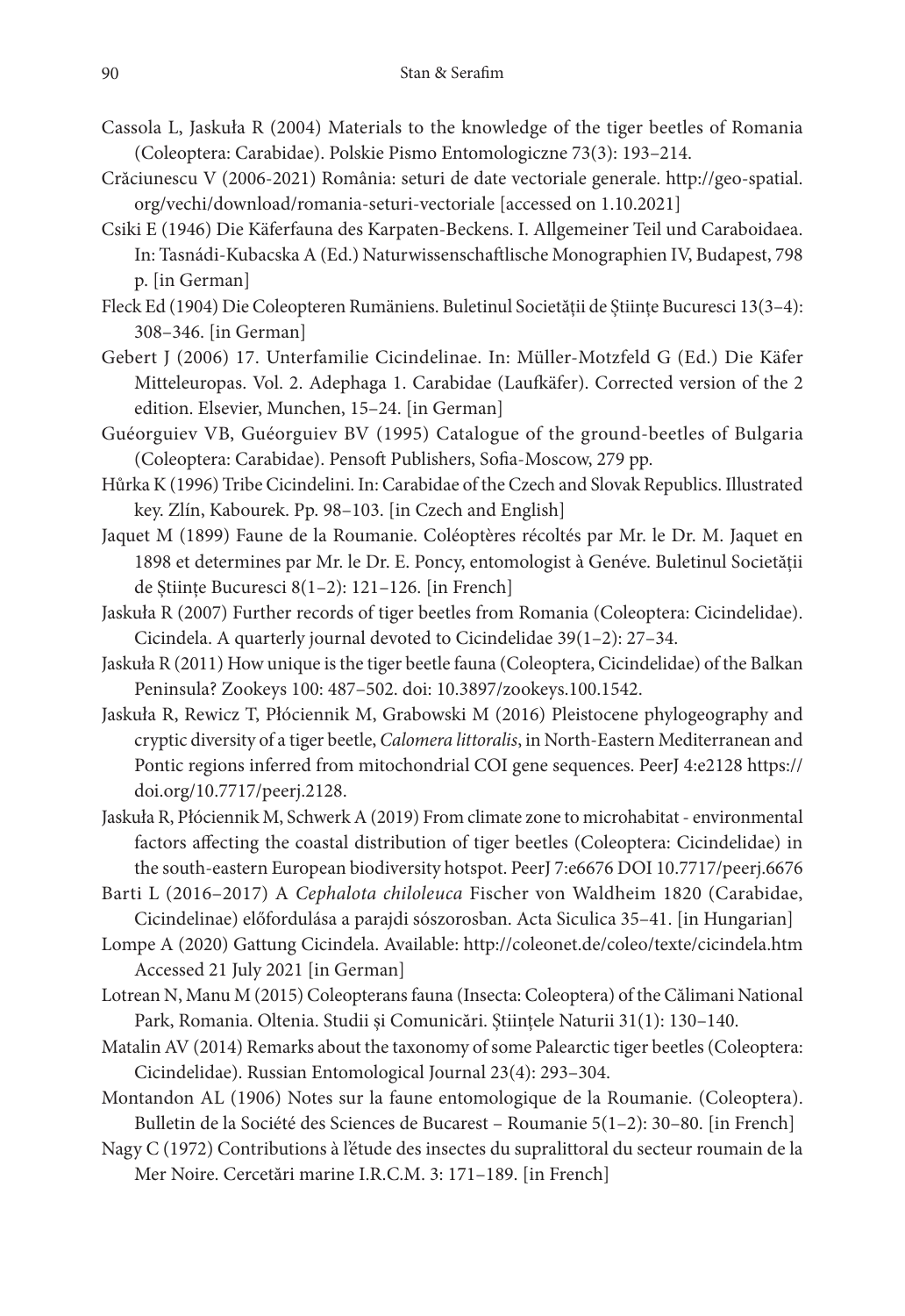- Negru Șt (1957) Contribuțiune la cunoașterea faunei coleopterologice a Mangaliei și împrejurimilor ei (I). Analele Universității C. I. Parhon-București, Seria Științele Naturii 16. [in Romanian]
- Negru Șt, Roșca A (1967) L'Entomofaune des forêts du sud de la Dobroudja. Ord. Coleoptera. Travaux du Muséum d'Histoire Naturelle "Grigore Antipa" 7: 117–145. [in French]
- Nitzu E (2007) Ordinul Coleoptera, Familia Carabidae. In: Moldovan OT, Cimpean M, Borda D, Iepure S, Ilie V (Eds) Lista faunistică a României (specii terestre şi de apă dulce) / Checklist of Romanian fauna (terrestrial and freshwater species). Casa Cărții de Știință, Cluj-Napoca, pp. 98–107. [in Romanian]
- Nițu E (2007) Studii eco-faunistice asupra asociațiilor de coleoptere edafice din zona Sic-Păstăraia (Câmpia Transilvaniei). Analele Institutului de Cercetare în Silvicultură 50: 153–167. [in Romanian]
- Nițu E (2008) Species diversity of the beetle fauna, a sensitive parameter for ecological monitoring. Maramureș Mountains Nature Park (Romania). Transylvanian Review of Systematical and Ecological Research, The Maramureș Mountains Nature Park 5: 143–154.
- Panin S (1952) Coleoptera: Familia Cicindelidae. In: Fauna R. P. R. Insecta 10(1): 1–43. Editura Academiei București. [in Romanian]
- Pearson DL, Vogler AP (2001) Tiger beetles: the evolution, ecology, and diversity of the cicindelids. Cornell University Press, Ithaca and London, 333 pp.
- Petri K (1912) Siebenbürgens Käferfauna auf Grund ihrer Erforschung bis zu Jahre 1911. Sieberbürgischen Vereins für Naturwissenschaften zu Hermannstadt, 1–376. [in German]
- Putchkov AV, Matalin AV (2003) Subfamily Cicindelinae. In: Löbl I, Smetana A (Eds) Catalogue of Palaearctic Coleoptera. Vol. 1. Archostemata – Myxophaga – Adephaga. Apollo books, Stenstrup: 99–118.
- Roșca A (1976) Ord. Coleoptera (pars) in L'Entomofaune du nord de la Dobrogea, la zone Măcin-Tulcea-Niculițel. Travaux du Muséum d'Histoire Naturelle "Grigore Antipa" 17: 145–152. [in French]
- Săvulescu N, Popescu-Gorj A (1964) Pădurile din sud-vestul Dobrogii, monumente puțin cunoscute ale naturii. Ocrotirea Naturii 8(2): 257–276. [in Romanian]
- Serafim R, Maican S (2004) Contributions to the knowledge of the coleopterans from the littoral of the Black Sea (Romania). Travaux du Muséum National d'Histoire Naturelle "Grigore Antipa" 47: 169–210
- Stan M, Serafim R, Maican S (2016) Data on the Beetles Fauna (Insecta: Coleoptera) in "Frumoasa" Site of Community Importance (ROSCI0085, Romania) and Its Surroundings. Travaux du Muséum National d'Histoire Naturelle "Grigore Antipa" 59(2): 129–159.
- Szél Gy, Rosner I, Kocs I (1995) Contribuţii la cunoaşterea Coleopterelor din Transilvania (România) pe baza colectărilor din ultimii ani. Acta Hargitensia II 9: 80–83. [in Romanian and Hungarian]
- Szél Gy, Zieris V (2008) Carabidae. In: Data to the knowledge on the beetle fauna of Maramureș, Romania (Coleoptera). Studia Universitatis "Vasile Goldiș", Seria Științele Vieții (Life Sciences Series) suppl. 18: 243–311.